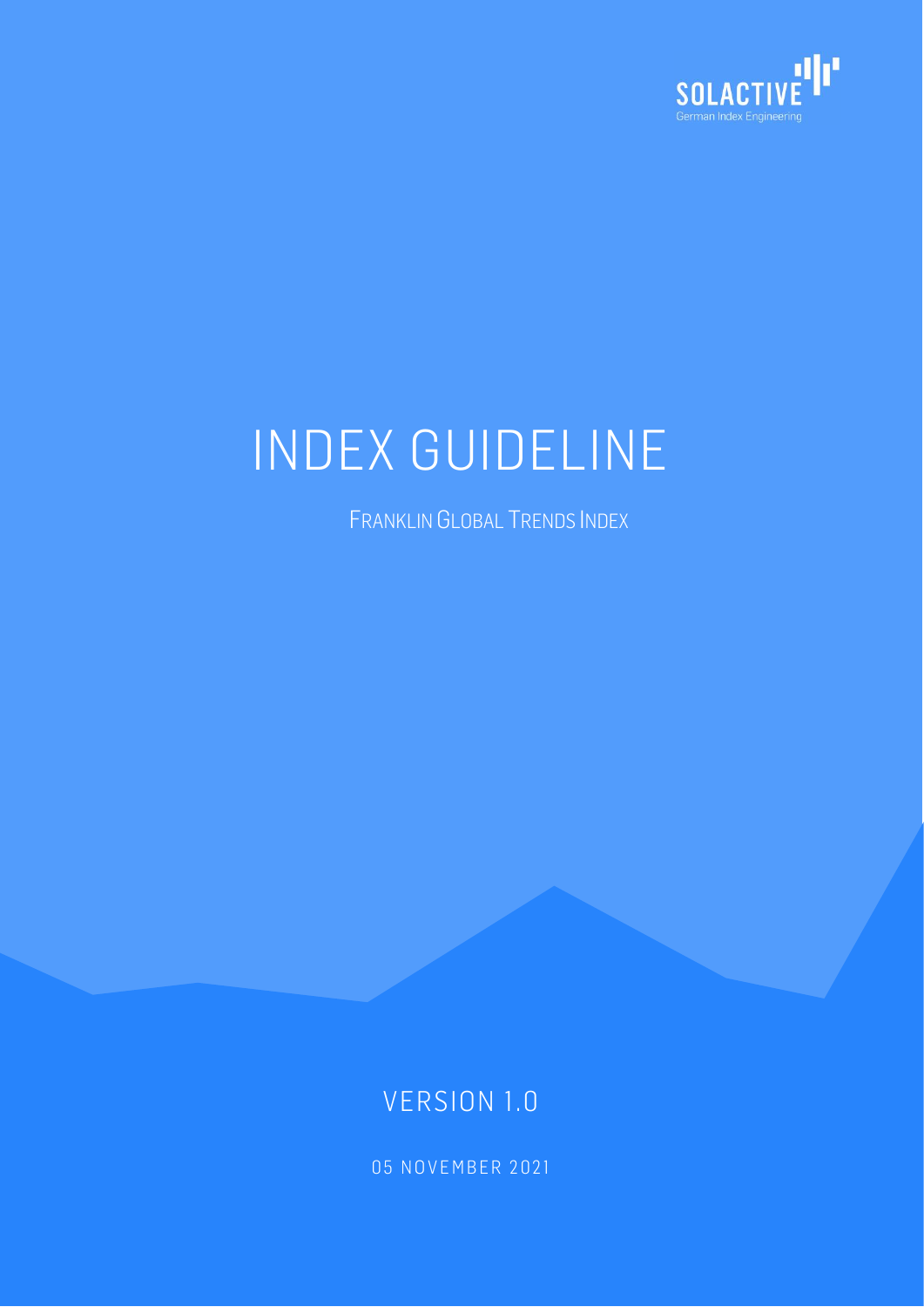# TABLE OF CONTENTS

| 1. |      |  |  |
|----|------|--|--|
|    | 1.1. |  |  |
|    | 1.2. |  |  |
|    | 1.3. |  |  |
|    | 1.4. |  |  |
|    | 1.5. |  |  |
| 2. |      |  |  |
|    | 2.1. |  |  |
| 3. |      |  |  |
|    | 3.1. |  |  |
|    | 3.2. |  |  |
|    | 3.3. |  |  |
|    | 3.4. |  |  |
|    | 3.5. |  |  |
|    | 3.6. |  |  |
| 4. |      |  |  |
| 5. |      |  |  |
| 6. |      |  |  |
|    | 6.1. |  |  |
|    | 6.2. |  |  |
|    | 6.3. |  |  |
|    | 6.4. |  |  |
| 7. |      |  |  |
|    | 7.1. |  |  |
|    | 7.2. |  |  |
|    | 7.3. |  |  |
|    | 7.4. |  |  |
|    | 7.5. |  |  |
| 8. |      |  |  |
| 9. |      |  |  |
|    |      |  |  |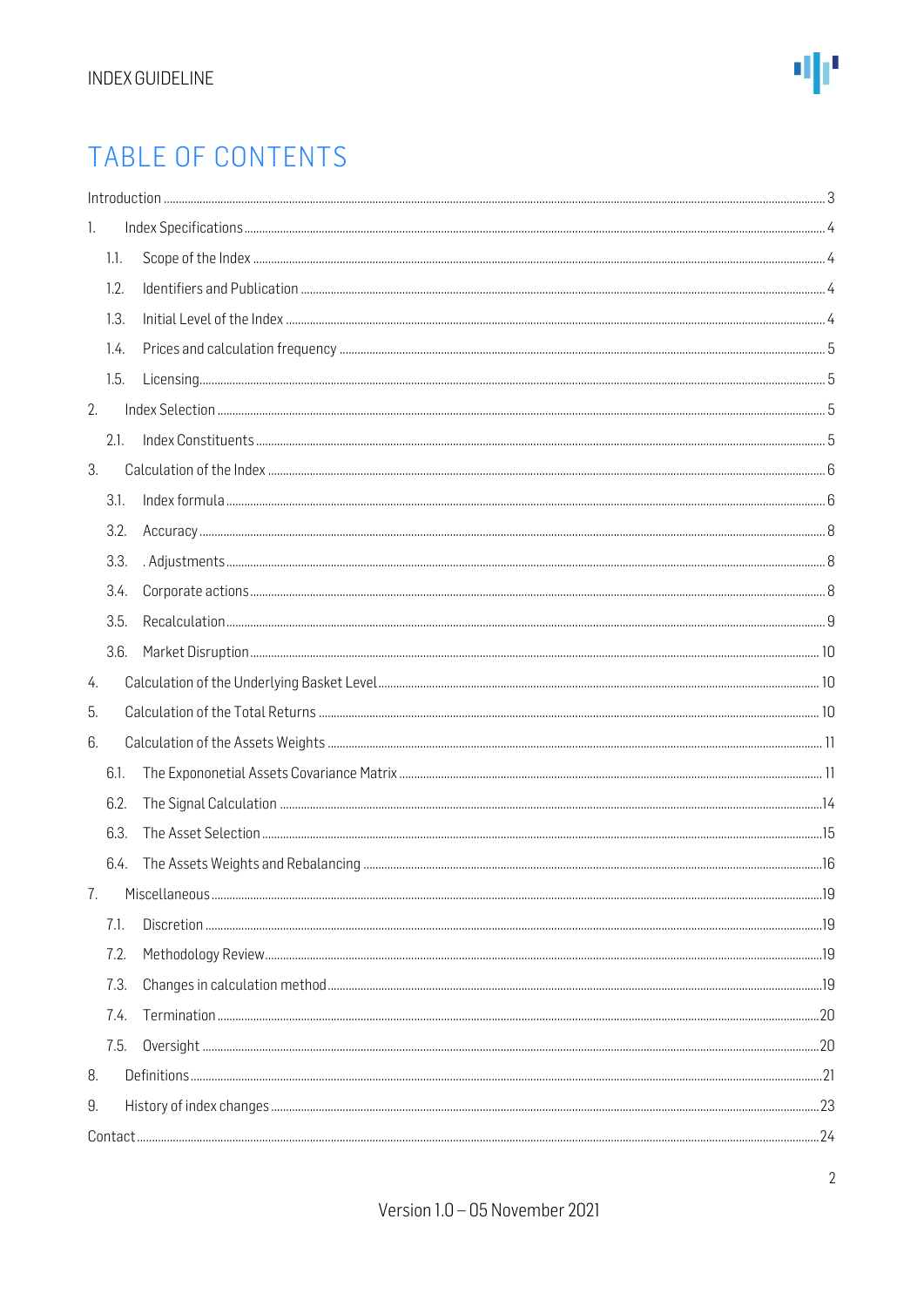# <span id="page-2-0"></span>INTRODUCTION

This document (the "GUIDELINE") is to be used as a guideline with regard to the composition, calculation and maintenance of the Franklin Global Trends Index (the "INDEX"). The Index is calculated, administered and published by Solactive AG ("SOLACTIVE") assuming the role as index administrator (the "INDEX ADMINISTRATOR") under the Regulation (EU) 2016/1011 (the "BENCHMARK REGULATION" or "BMR") and CALCULATION AGENT. The name "Solactive" is trademarked. FRANKLIN TEMPLETON INVESTMENT SOLUTIONS assumes the role of the INDEX OWNER.

The GUIDELINE and the policies and methodology documents referenced herein contain the underlying principles and rules regarding the structure and operation of the INDEX. SOLACTIVE does not offer any explicit or tacit guarantee or assurance, neither pertaining to the results from the use of the INDEX nor the level of the INDEX at any certain point in time nor in any other respect. SOLACTIVE strives to the best of its ability to ensure the correctness of the calculation. There is no obligation for SOLACTIVE – irrespective of possible obligations to issuers – to advise third parties, including investors and/or financial intermediaries, of any errors in the INDEX. The publication of the INDEX by SOLACTIVE does not constitute a recommendation for capital investment and does not contain any assurance or opinion of SOLACTIVE regarding a possible investment in a financial instrument based on this INDEX.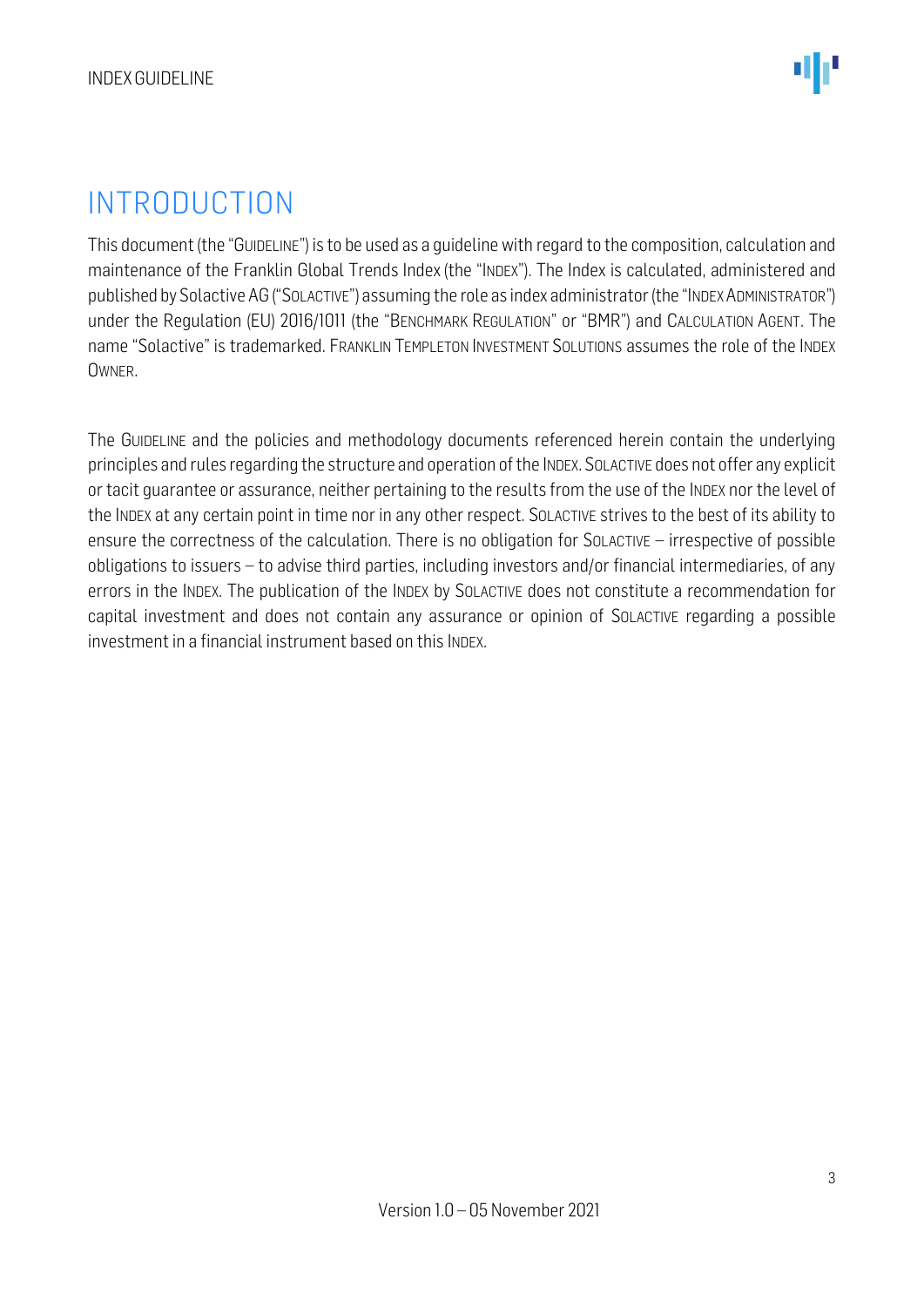# <span id="page-3-0"></span>1. INDEX SPECIFICATIONS

### <span id="page-3-1"></span>1.1. SCOPE OF THE INDEX

The Franklin Global Trends INDEX is a USD (the "INDEXCURRENCY") denominated INDEX. The INDEX is a multiasset, long only strategy built on a combination of cross-sectional momentum, time-series momentum, and various volatility measures across 10 asset classes with ETF proxies below. Using these signals, the strategy filters out the best performing asset classes and assigns risk budgets to each one using a combination of momentum and volatility measures.

The portfolio follows a systematic rebalancing ruleset with a 5-day trading implementation for each rebalancing cycle. The signals are computed using Bloomberg daily total returns as input, with a carefully designed risk-model that targets 5% ex-ante annualized volatility, achieve via cash and up to 50% notional leverage.

## <span id="page-3-2"></span>1.2. IDENTIFIERS AND PUBLICATION

The INDEX is published under the following identifiers:

| <b>Name</b>                                         | <b>ISIN</b> | Currency | <b>Type</b> | <b>RIC</b> | <b>BBG ticker</b>     |
|-----------------------------------------------------|-------------|----------|-------------|------------|-----------------------|
| ' Franklin Global Trends Index   DE000SL0EJS9   USD |             |          | ER*         | FTGTRFNL   | <b>FTGTREND Index</b> |

\*ER means that the Index is calculated as Excess Return Index.

The INDEX is published via the price marketing services of Boerse Stuttgart GmbH and may be distributed to all of its affiliated vendors. Each vendor decides on an individual basis as to whether it will distribute or display the Index via its information systems. In the event that data cannot be provided to the price marketing services of Boerse Stuttgart GmbH, the Index cannot be published.

Any publication in relation to the Index (e.g., notices, amendments to the Guideline will be available at the website of the Index Administrator[: https://www.solactive.com/news/announcements/.](https://www.solactive.com/news/announcements/)

# <span id="page-3-3"></span>1.3. INITIAL LEVEL OF THE INDEX

.

The initial level of the INDEX on the 01/01/2004, the START DATE, is 100. Historical values from the 08/11/2021, the LIVE DATE, will be recorded in accordance with Article 8 of the BMR: Levels of the INDEX published for a period prior to the LIVE DATE have been back-tested.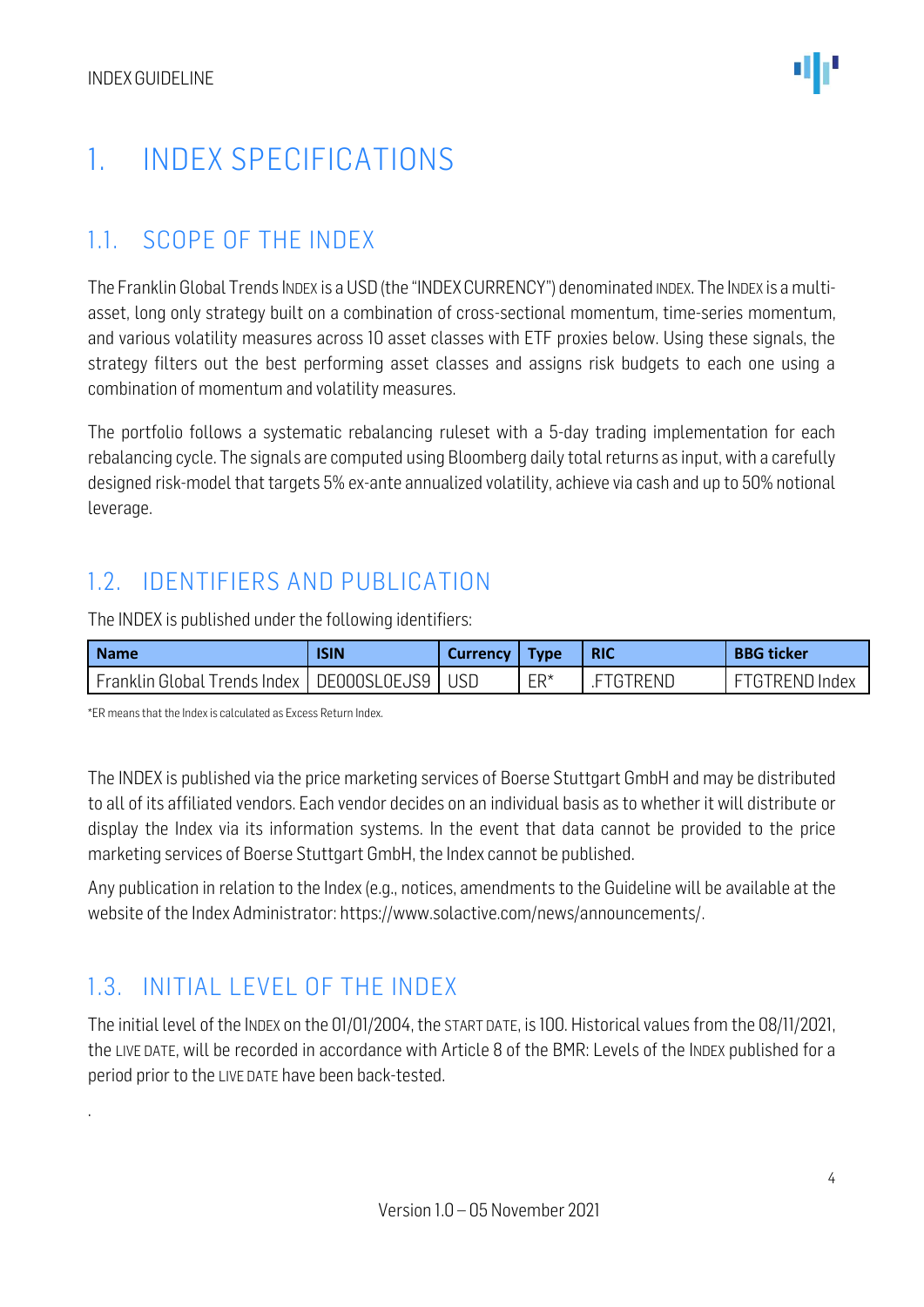# <span id="page-4-0"></span>1.4. PRICES AND CALCULATION FREQUENCY

The level of the INDEX is calculated on each CALCULATION DAY from 9:00 a.m. to 10:50 p.m. CET based on the TRADING PRICES on the EXCHANGES on which the INDEX COMPONENTS are listed. TRADING PRICES of INDEX COMPONENTS not listed in the INDEX CURRENCY are converted using the current Intercontinental Exchange (ICE) spot foreign exchange rate. Should there be no current TRADING PRICE for an INDEX COMPONENT, the later of: (i) the most recent CLOSING PRICE; or (ii) the last available TRADING PRICE for the preceding TRADING DAY is used in the calculation.

In addition to the intraday calculation a closing level of the INDEX for each CALCULATION DAY is also calculated. This closing level is based on the CLOSING PRICES for the INDEX COMPONENTS on the respective EXCHANGES on which the INDEX COMPONENTS are listed. The CLOSING PRICES of INDEX COMPONENTS not listed in the INDEX CURRENCY are converted using the 04:00 p.m. London time WM Fixing quoted by Reuters. If there is no 04:00 p.m. London time WM Fixing for the relevant CALCULATION DAY, the last available 04:00 p.m. London time WM Fixing will be used for the closing level calculation.

# <span id="page-4-1"></span>1.5. LICENSING

.

Licenses to use the INDEX as the underlying value for financial instruments, investment funds and financial contracts may be issued to stock exchanges, banks, financial services providers and investment houses by FRANKLIN TEMPLETON INVESTMENT SOLUTIONS.

# <span id="page-4-2"></span>2. INDEX SELECTION

# <span id="page-4-3"></span>2.1. INDEX CONSTITUENTS

The INDEX is composed of the following Assets (each of them an ASSET, together the ASSETS):

| Asset      | Name                                           | <b>RIC</b>   | <b>BBG Ticker</b>    | Currency   |
|------------|------------------------------------------------|--------------|----------------------|------------|
|            | iShares Core S&P 500 ETF                       | <b>IVV.P</b> | <b>IVV UP Equity</b> | <b>USD</b> |
|            | iShares MSCI EAFE ETF                          | EFA.P        | <b>EFA UP Equity</b> | <b>USD</b> |
| 3          | iShares MSCI Emerging Markets ETF              | EEM.P        | <b>EEM UP Equity</b> | <b>USD</b> |
| 4          | iShares iBoxx \$ Inv Grade Corporate Bond ETF  | LQD.P        | <b>LQD UP Equity</b> | <b>USD</b> |
| 5          | iShares Core US Aggregate Bond ETF             | AGG.P        | <b>AGG UP Equity</b> | <b>USD</b> |
| 6          | iShares iBoxx \$ High Yield Corporate Bond ETF | HYG.P        | <b>HYG UP Equity</b> | <b>USD</b> |
|            | iShares JPMorgan USD Emerging Markets Bond     | EMB.OQ       | <b>EMB UQ Equity</b> | <b>USD</b> |
| 8          | Vanguard Real Estate ETF                       | VNQ.P        | VNQ UP Equity        | <b>USD</b> |
| 9          | iShares Gold Trust                             | IAU.P        | <b>IAUUP Equity</b>  | <b>USD</b> |
| $10(*)$    | iShares 7-10 Year Treasury Bond ETF            | IEF.OQ       | <b>IEF UQ Equity</b> | <b>USD</b> |
| $11^{***}$ | <b>Effective Fed Funds Rate</b>                | USONFFE=     | FEDL01 Index         | <b>USD</b> |

(\*) it will be referred to as The SAFETY ASSET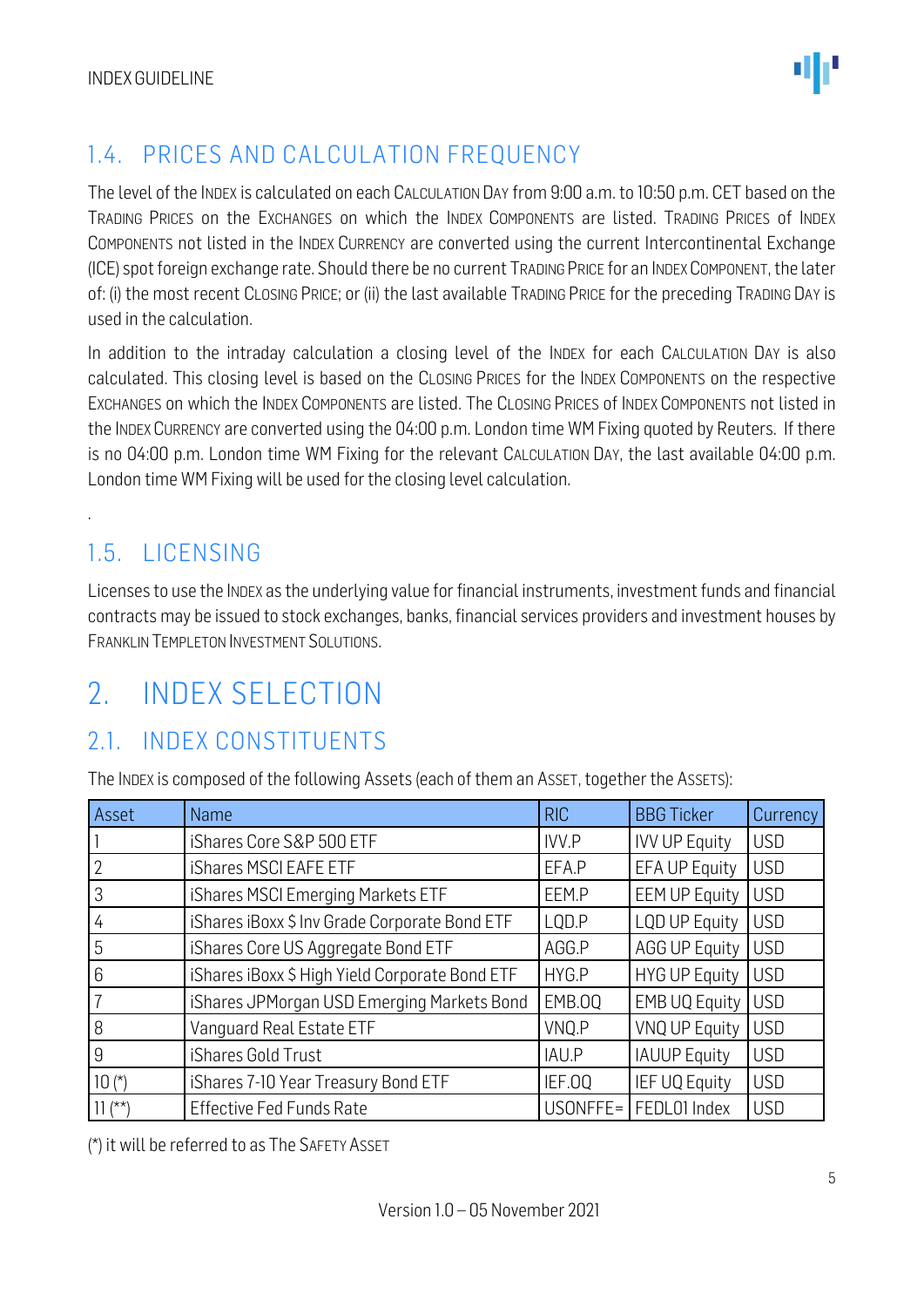(\*\*) it will be referred to as The CASH ASSET

# <span id="page-5-0"></span>3. CALCULATION OF THE INDEX

## <span id="page-5-1"></span>3.1. INDEX FORMULA

The INDEX Level for any CALCULATION DAY t, denoted  $Index_t$ , is determined in accordance with the following formula:

$$
Index_t = Index_{t-1} * \left(1 + E_{t-1} * \left(\frac{UBL_t}{UBL_{t-1}} - \frac{Cash_t}{Cash_{t-1}}\right) - Free * \frac{DC_{t,t-1}}{365}\right)
$$

With:

 $Index_{\text{START DATE}} = 100$ 

 $t-1$ : The CALCULATION DAY immediately preceding The CALCULATION DAY t

 $E_{t-1}$ = Exposure as of CALCULATION DAY t-1

 $UBL_t$  = The UNDERLYING BASKET Level for CALCULATION DAY t

 $UBL_{t-1}$  = The UNDERLYING BASKET Level for CALCULATION DAY t-1

 $Fee = 0.5%$ 

 $\emph{Cash}_{t} \,$  : the level of the CASH ASSET and it' s calculated according to the following formula:

$$
Cash_t = Cash_{t-1} \times \left(1 + rate_{t-1} * \frac{DC_{t,t-1}}{360}\right)
$$

With:

 $Cash_{index Start Date} = 100$ 

 $DC_{t,t-1}$ = Number of Calendar Days from (and excluding) CALCULATION DAY t-1 to (and including) CALCULATION DAY t

 $rate_{t-1}$  = Level of the FEDL01 (Asset 11) as of the CALCULATION DAY t-1. If no level is published for the FEDL01 for CALCULATION DAY t-1, the ESTR as of the previous CALCULATION DAY is used.

 $Cash_{t-1}$ : the level of the CASH ASSET as of t-1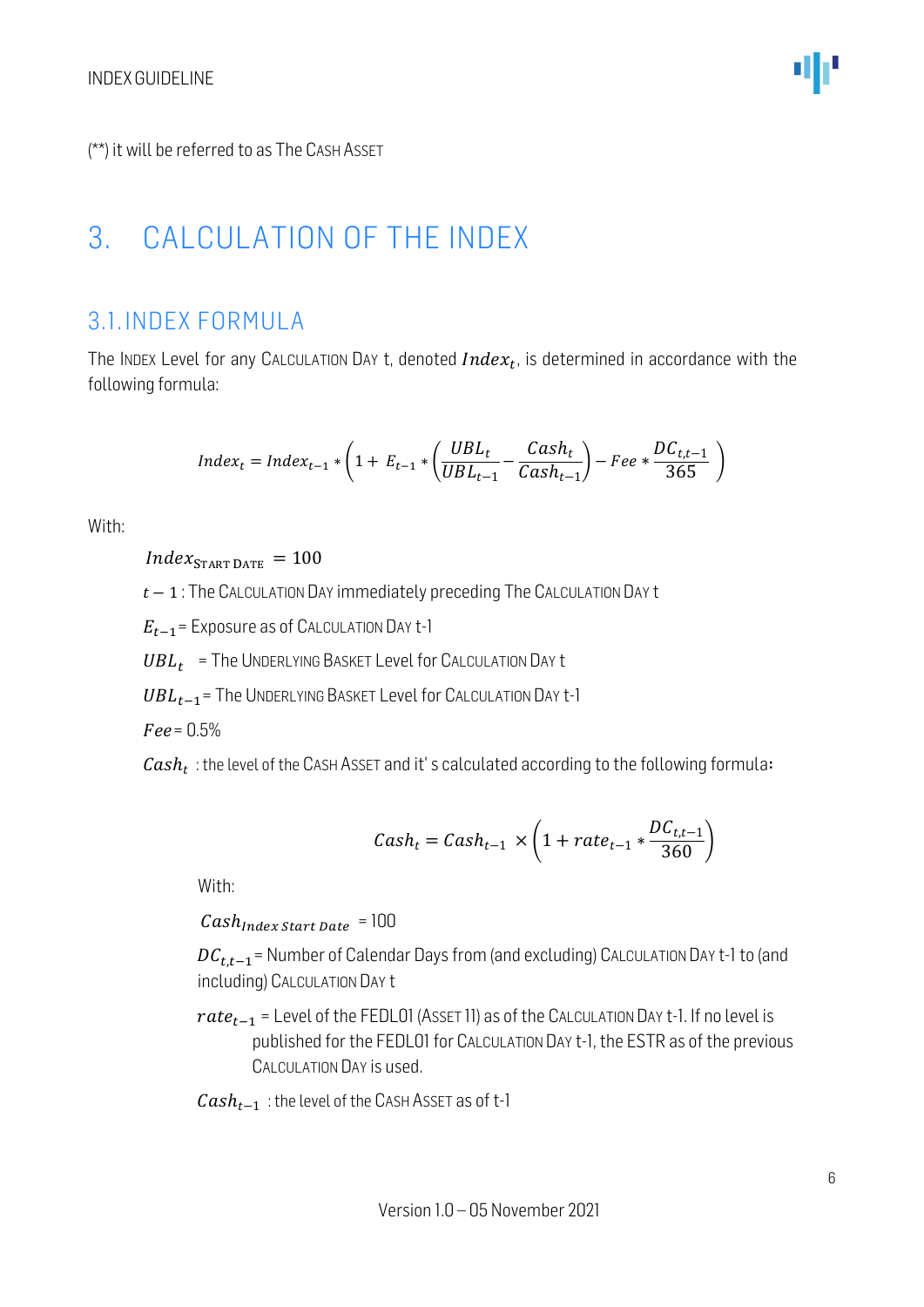#### INDEXGUIDELINE

#### Exposure Calculation:

$$
E_t = min \left( maxLeverage, \frac{TargetVolatility}{realizedVolatility_t} \right)
$$
  
With:  
*t:* The CALCULATION DAYT  
*TargetVolatility* = 5%  
*maxLeverage* = 150%  
*realizedVolatility\_t* = the UNDERLYING BASKET REALIZED VOLATILITY as of the t.

#### The Underlying Basket Realized Volatility Calculation:

The INDEX REALIZED VOLATILITY as of the CALCULATION DAY t is determined in accordance with the following formula:

realizedVolatility<sub>t</sub> = 
$$
\sqrt{252 * realizedVar_t}
$$
  
\nrealizedVar<sub>t</sub> = max(Var<sub>fast,t</sub>, Var<sub>slow,t</sub>)  
\nVar<sub>fast,t</sub> =  $\lambda_1 * Var_{fast_{t-1}} + (1 - \lambda_1) * ln(R_{t,1} + 1)^2$   
\nVar<sub>slow,t</sub> =  $\lambda_2 * Var_{slow_{t-1}} + (1 - \lambda_2) * ln(R_{t,1} + 1)^2$   
\n $R_{t,1} = \frac{UBL_t}{UBL_{t-1}} - 1$ 

With:

 $Var_{fast, Index Start Date} = 0.01/252$ 

 $Var_{slow, Index Start Date} = 0.01/252$ 

Where:

- $\lambda_1$ : means the decay factor of 0.94 used in the exponentially weighted moving average volatility calculation.
- $\lambda_2$ : means the decay factor of 0.97 used in the exponentially weighted moving average volatility calculation.
- $t$ -1: The CALCULATION DAY immediately preceding the CALCULATION DAY  $t$ .

 $Var_{fast,t}$ : UNDERLYING BASKET REALIZED VOLATILITY as of t using decay factor  $\lambda_1$ .

 $Var_{fast,t-1}:$  UNDERLYING BASKET REALIZED VOLATILITY as of t using decay factor  $\lambda_1$ .

 $Var_{slow, t}$ : UNDERLYING BASKET REALIZED VOLATILITY as of t using decay factor  $\lambda_2$ .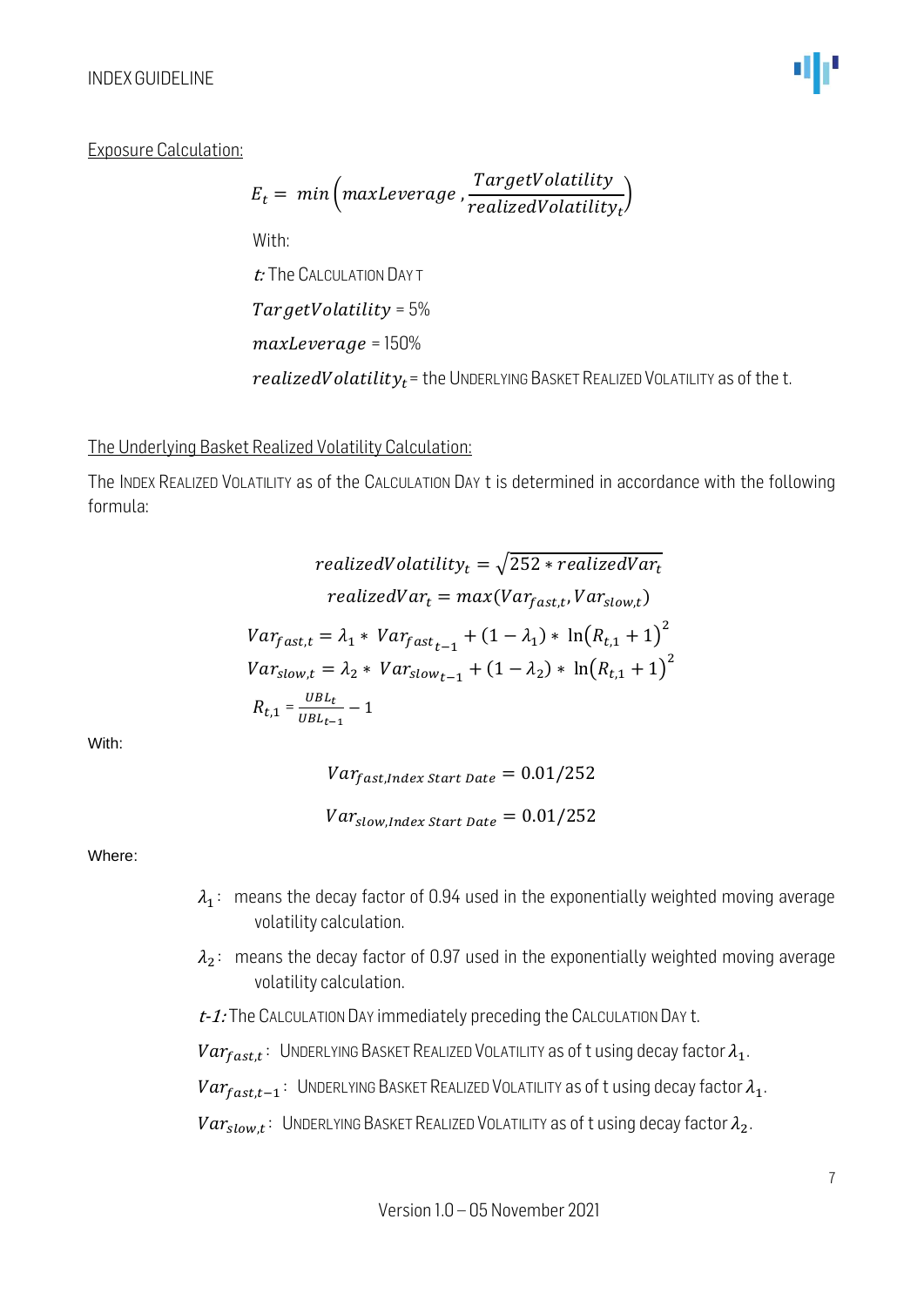$Var_{slow.t-1}$ : UNDERLYING BASKET REALIZED VOLATILITY as of t using decay factor  $\lambda_2$ .

 $UBL<sub>t</sub>$  = The UNDERLYING BASKET Level for CALCULATION DAY t

 $UBL_{t-1}$ = The UNDERLYING BASKET Level for CALCULATION DAY t-1.

### <span id="page-7-0"></span>3.2. ACCURACY

The level of the INDEX will be rounded to 2 decimal places. TRADING PRICES and foreign exchange rates will be rounded to six decimal places.

## <span id="page-7-1"></span>3.3. . ADJUSTMENTS

Under certain circumstances, an adjustment of the INDEX may be necessary between two regular REBALANCE DAYS. Such adjustment has to be made if a corporate action (as specified in Section 4.4 below) in relation of an INDEX COMPONENT occurs. Such adjustment may have to be done in relation to an INDEX COMPONENT and/or may also affect the number of INDEX COMPONENTS and/or the weighting of certain INDEX COMPONENTS and will be made in compliance with the Solactive Equity Index Methodology, which is incorporated by reference and available on the SOLACTIVE website: [https://www.solactive.com/documents/equity-index-methodology/.](https://www.solactive.com/documents/equity-index-methodology/)

SOLACTIVE will announce the INDEX adjustment giving a notice period of at least two TRADING DAYS (with respect to the affected INDEX COMPONENT) on the SOLACTIVE website under the Section "Announcements", which is available at https://www.solactive.com/news/announcements/. The INDEX adjustments will be implemented on the effective day specified in the respective notice.

# <span id="page-7-2"></span>3.4. CORPORATE ACTIONS

As part of the INDEX maintenance SOLACTIVE will consider various events – also referred to as corporate actions –which result in an adjustment to the INDEX between two regular REBALANCE DAYS. Such events have a material impact on the price, weighting or overall integrity of INDEX COMPONENTS. Therefore, they need to be accounted for in the calculation of the INDEX. Corporate actions will be implemented from the cum-day to the ex-day of the corporate action, so that the adjustment to the INDEX coincides with the occurrence of the price effect of the respective corporate action.

Adjustments to the INDEX to account for corporate actions will be made in compliance with the Equity Index Methodology, which is available on the SOLACTIVE website: [https://www.solactive.com/documents/equity](https://www.solactive.com/documents/equity-index-methodology/)[index-methodology/.](https://www.solactive.com/documents/equity-index-methodology/) This document contains for each corporate action a brief definition and specifies the relevant adjustment to the INDEX variables.

While SOLACTIVE aims at creating and maintaining its methodology for treatment of corporate actions as generic and transparent as possible and in line with regulatory requirements, it retains the right in accordance with the Equity Index Methodology to deviate from these standard procedures in case of any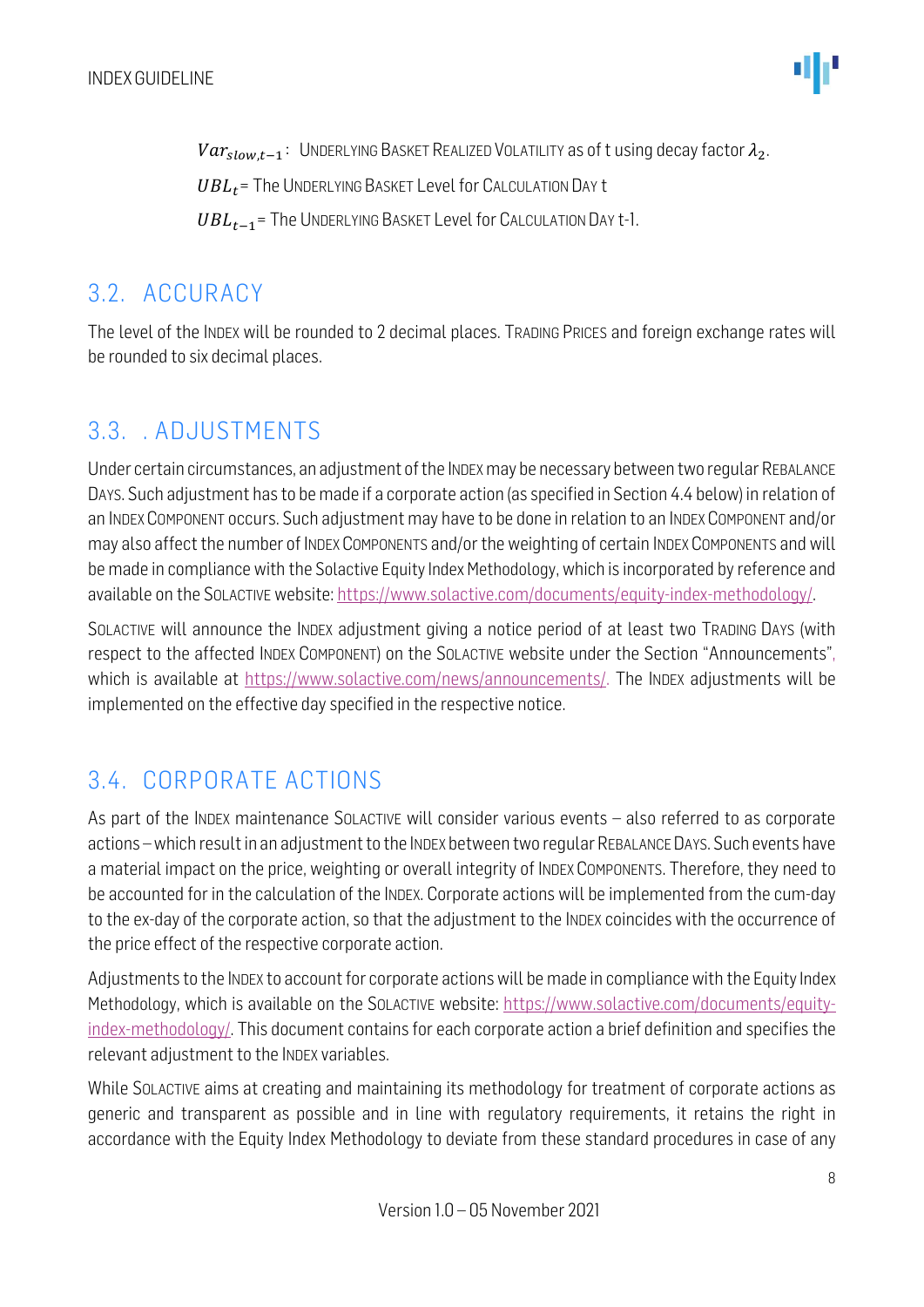

unusual or complex corporate action or if such a deviation is made to preserve the comparability and representativeness of the INDEX over time.

SOLACTIVE considers following, but not conclusive, list of corporate actions as relevant for INDEX maintenance:

- $>$  Cash Distributions (e.g. payment of a dividend)
- $>$  Stock distributions (e.g. payment of a dividend in form of additional shares)
- $>$  Stock distributions of another company (e.g. payment of a dividend in form of additional shares of another company (e.g. of a subsidiary))
- $>$  Share splits (company's present shares are divided and therefore multiplied by a given factor)
- $\geq$  Reverse splits (company's present shares are effectively merged)
- $\geq$  Capital increases (such as issuing additional shares)
- $>$  Share repurchases (a company offer its shareholders the option to sell their shares to a fixed price)
- $>$  Spin-offs (the company splits its business activities into two or more entities and distributes new equity shares in the created entities to the shareholders of the former entity)
- $\geq$  Mergers & Acquisitions (transaction in which the ownership of a company (or other business organizations) are transferred or consolidated with other entities, e.g. fusion of two or more separate companies into one entity)
- $\geq 0$ elistings (company's shares are no longer publicly traded at a stock exchange)
- $>$  Nationalization of a company (effective control of a legal entity is taken over by a state)
- $>$  Insolvency

### <span id="page-8-0"></span>3.5. RECALCULATION

SOLACTIVE makes the greatest possible efforts to accurately calculate and maintain its indices. However, errors in the determination process may occur from time to time for variety reasons (internal or external) and therefore, cannot be completely ruled out. SOLACTIVE endeavors to correct all errors that have been identified within a reasonable period of time. The understanding of "a reasonable period of time" as well as the general measures to be taken are generally depending on the underlying and is specified in the Solactive Correction Policy, which is incorporated by reference and available on the SOLACTIVE website: [https://www.solactive.com/documents/correction-policy/.](https://www.solactive.com/documents/correction-policy/)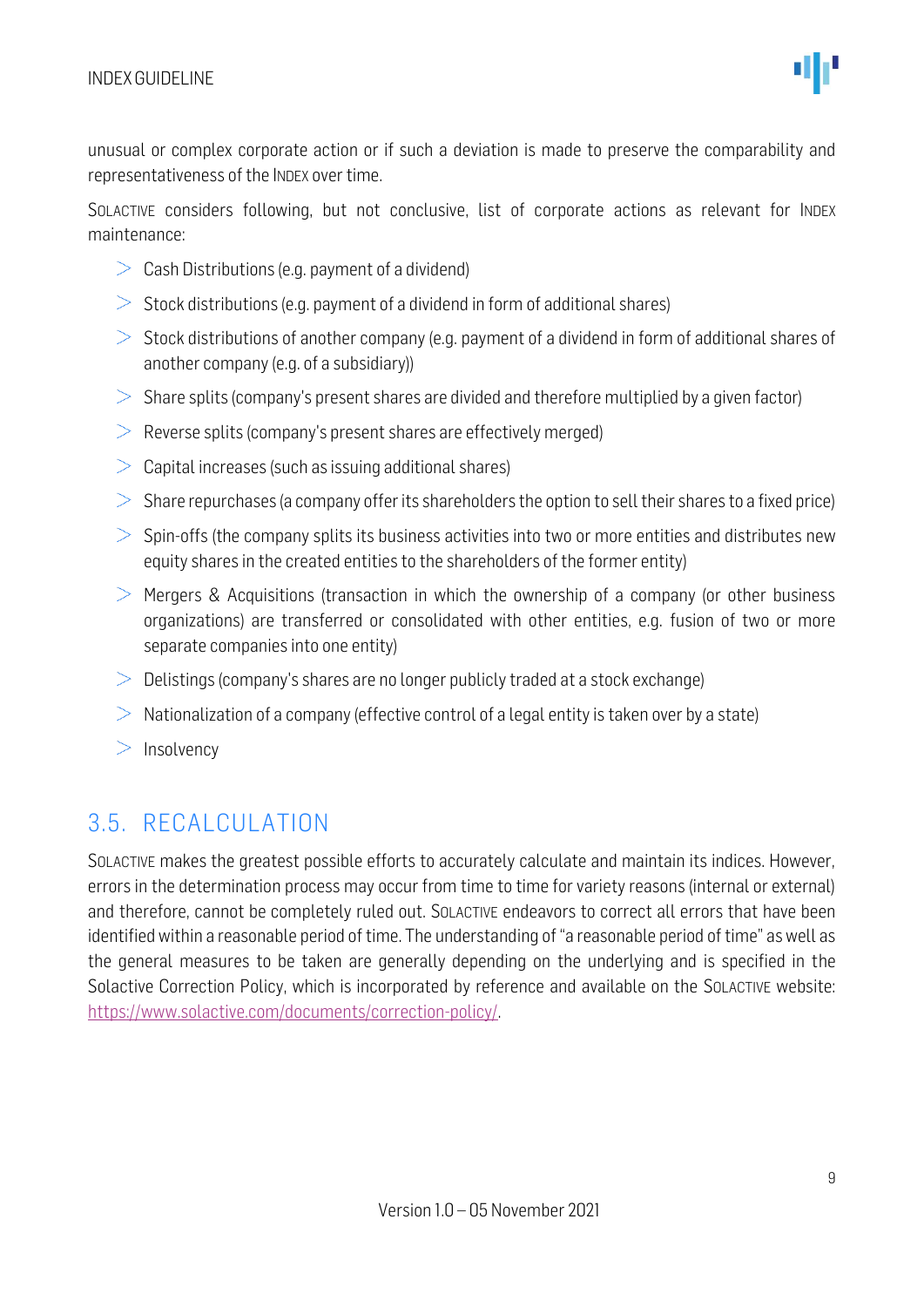### <span id="page-9-0"></span>3.6. MARKET DISRUPTION

In periods of market stress SOLACTIVE calculates its indices following predefined and exhaustive arrangements as described in the Solactive Disruption Policy, which is incorporated by reference and available on the SOLACTIVE website: [https://www.solactive.com/documents/disruption-policy/.](https://www.solactive.com/documents/disruption-policy/) Such market stress can arise due to a variety of reasons, but generally results in inaccurate or delayed prices for one or more INDEX COMPONENTS. The determination of the INDEX may be limited or impaired at times of illiquid or fragmented markets and market stress.

# <span id="page-9-1"></span>4. CALCULATION OF THE UNDERLYING BASKET LEVEL

The UNDERLYING BASKET Level for any CALCULATION DAY t, denoted  $\mathit{UBL}_t$ , is determined in accordance with the following formula:

$$
UBL_{t} = UBL_{t-1} * \left( 1 + \sum_{i=1}^{N=10} W_{i,t-1} * \left( \frac{TR_{i,t}}{TR_{i,t-1}} - 1 \right) \right)
$$

$$
UBL_{\text{ START DATE}} = 100
$$

Where:

 $t$ -1: The CALCULATION DAY immediately preceding the CALCULATION DAY  $t$ .

 $UBL_{t-1}$ = The UNDERLYING BASKET Level for CALCULATION DAY  $t$ -1.

 $W_{i,t-1}$ = The WEIGHT of the ASSET *i* as of the CALCULATION DAY t-1.

 $TR_{i,t}$  = The Gross Total Return Level of the Asset *i* as of the Calculation Day *t*.

 $TR_{i,t-1}$ = The GROSS TOTAL RETURN LEVEL of the ASSET *i* as of the CALCULATION DAY  $t - l$ .

# <span id="page-9-2"></span>5. CALCULATION OF THE TOTAL RETURNS

Each ASSET return is adjusted for regular cash dividend payments, special dividends, extraordinary dividends, and return on capital by reinvesting those distributions into the paying Asset. THE GROSS TOTAL RETURN level in respective of an Asset *i*, and a CALCULATION DAY  $t$  denoted  $TR_{i,t}$ , is calculated in accordance with the following formula:

$$
TR_{i,t} = TR_{i,t-1} * \frac{CCL_{i,t}}{CCL_{i,t-1}} * AF_{i,t}
$$

With: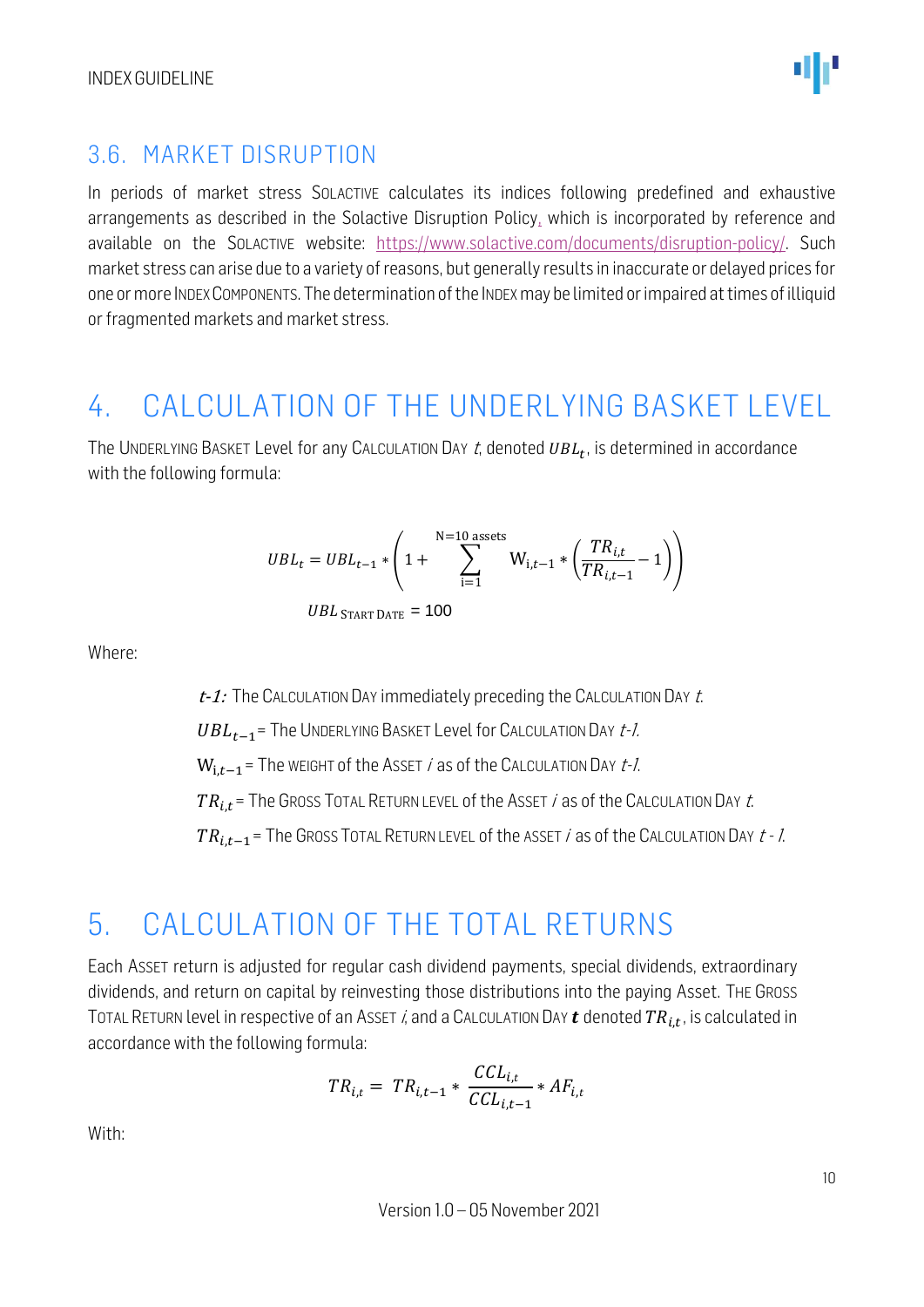$t - 1$  = The CALCULATION DAY immediately preceding The CALCULATION DAY  $t$ .

 $CCL_{i.t}$  = The ASSET CLOSING LEVEL as of the CALCULATION DAY $t$ .

 $CL_{i,t-1}$ = The Asset Closing Level as of the Calculation Day  $t - 1$ .

 $AF_{i,t}$  means the adjustment factor calculated following a corporate action of ASSET *i* as of  $t$ .  $(*)$ 

(\*) THE CALCULATION AGENT provides their current policies for the treatment of corporate actions, available on their website[. https://www.solactive.com/documents/](https://www.solactive.com/documents/)

# <span id="page-10-0"></span>6. CALCULATION OF THE ASSETS WEIGHTS

# <span id="page-10-1"></span>6.1. THE EXPONONETIAL ASSETS COVARIANCE MATRIX

#### Decay Factors:

The DECAY FACTORS for the variance calculations are defined as follows:

$$
\lambda_{fast} = e^{\frac{\ln(0.5)}{22}}
$$

$$
\lambda_{slow} = e^{\frac{\ln(0.5)}{130}}
$$

#### Exponential Weights and Scaling Vectors:

The EXPONENTIAL WEIGHTS are calculated using the exponential decay factors over 260 days then rescaled as follows:

$$
w_{decay,i}^{exp} = \frac{\lambda_{decay}^i}{\sum_{k=0}^{259} \lambda_{decay}^k}
$$
 for each *i* in the interval [0,259]

With:

$$
decay = fast or slow.
$$

Let  $W_{decay}^{exp}$  be the scaling vector of the EXPONENTIAL WEIGHT corresponding to a decay, the vector has 260x1 elements, denoted  $\;w^{exp}_{decay,i}$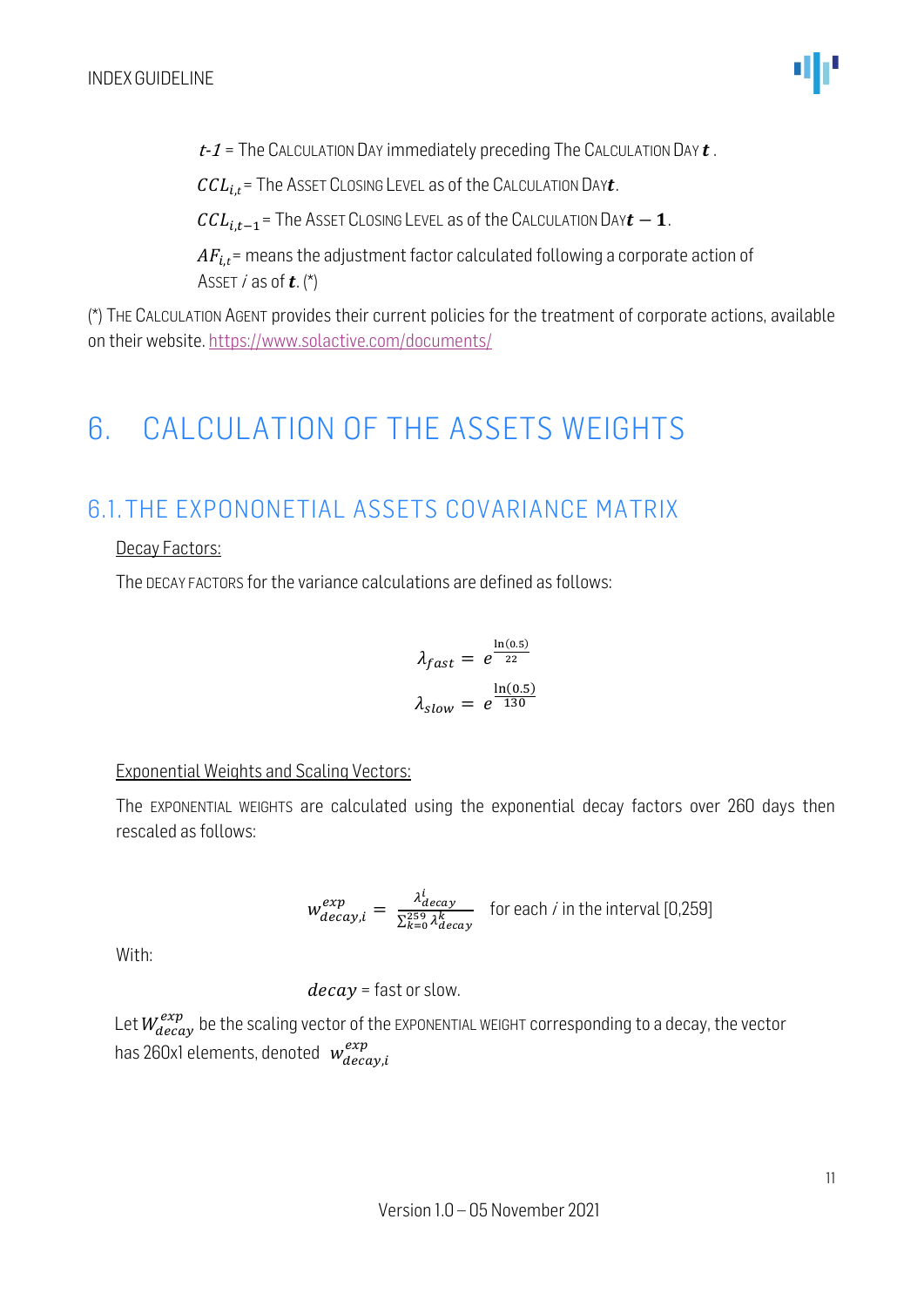#### The Assets Exponential Returns:

The EXPONENTIAL RETURNS are calculated using the above scaling vectors according to the following formula, for each CALCULATION DAY t and for each ASSET k.

Let  $R_{t, window}$  the matrix of the returns as of t corresponding to the window (daily or weekly) where the elements are:

$$
R_{t,window,k} = \frac{TR_{k,t}}{TR_{k,t} - \text{days}(\text{window})} \cdot 1
$$

Wehre:

 $Days(window) = \{$ 1 if window is daily 5 if window is weekly window if window is an integer

 $t$ - $i$  = means the  $i$ <sup>th</sup> CALCULATION DAY Preceding t.

 $TR_{k,t}$  = The GROSS TOTAL RETURN LEVEL of the ASSET k as of CALCULATION DAY $t$ .

 $R_{t. window}$  is a 260x10 matrix (aka 260 returns x 10 assets), and let  $R'_{t. window}$  be the transpose of  $R_{t. window}$ 

Let  $M_{t, decay, window}$  the Vector of the exponential mean returns as of t corresponding to (decay, window),  $M_{t, decay, window}$  is a 10x1 Vector, where the elements are obtained by multiplying the transpose of Returns matrix by the scaling vector.

$$
M_{t,decay,window} = R'_{t,window} W^{exp}_{decay}
$$

Then we define the matrix of de-meaned returns  $R_{t, window} - I_{260,1} * M'_{t, decay, window}$  obtained by subtracting the mean returns (calculated using the 260 returns) from the daily returns. It is a 260x10 matrix (aka 260 returns x 10 assets).  $I_{260,1}$  is a vector of 260 ones.

The matrix of the exponentially weighted returns  $R^{exp}_{t, decay, window}$  , a 260x10 matrix (260 exponential returns x 10 assets) is calculated as follows:

$$
R_{t,decay,window}^{exp} = \sqrt{W_{decay}^{exp} * I'_{260,1}} \left(R_{t,window} - I_{260,1} * M'_{t,decay,window}\right)
$$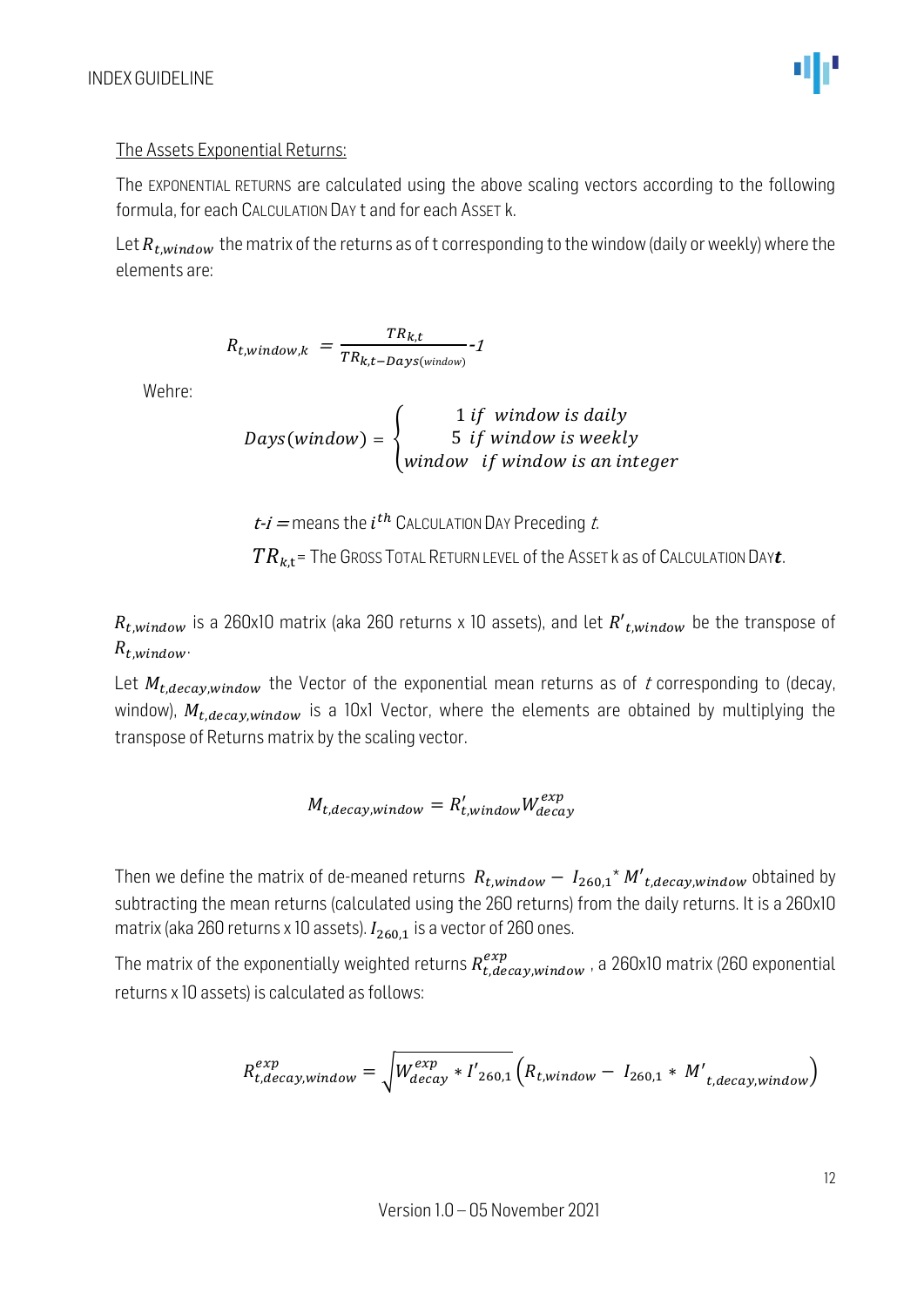#### The Assets Covariance Matrix:

For each CALCULATION DAY t, the covariance matrix for the daily returns and the covariance matrix for the weekly returns are calculated according to the following formula:

 $S_{t, daily} = R_{t, fast, daily}^{exp} \times R_{t, fast, daily}^{exp}$ 

 $S_{t, weekly} = R_{t,slow, weekly}^{exp} {^\star R_{t,slow, weekly}^{exp}}$ 

Let  $S_{t,window,k,l}$  be the elements of the 260x260 matrix  $S_{t,window}$ 

#### The Assets Volatility:

For each CALCULATION DAYt, and in respect of an ASSET k, and returns lookback window the ASSET VOLATILITY is calculated according to the following formula:

$$
AssetVol_{t,k,window} = \sqrt{260 \times S_{t,window,k,k}}
$$

#### The Annualized Covariance Matrix:

In respect of a CALCULATION DAYt, the correlation factor between an ASSET  $k$  and an ASSET l is computed from the off-diagonal entries of  $S_{t, weekly}$  as follows:

$$
Corr_{t,k,l} = \frac{S_{t, weekly,k,l}}{\sqrt{S_{t, weekly,k,k}} \sqrt{S_{t,weekly,l,l}}}
$$

The final, annualized covariance matrix (or The "RISK MODEL")  $S_t$  as of t, is computed as the combination of exponentially weighted daily variance (22d half-life) and weekly correlations (130d half-life):

$$
S_{t,k,l}
$$
 =  $AssetVol_{t,k, daily}$  \*  $Corr_{t,k,l}$  \*  $AssetVol_{t,l, daily}$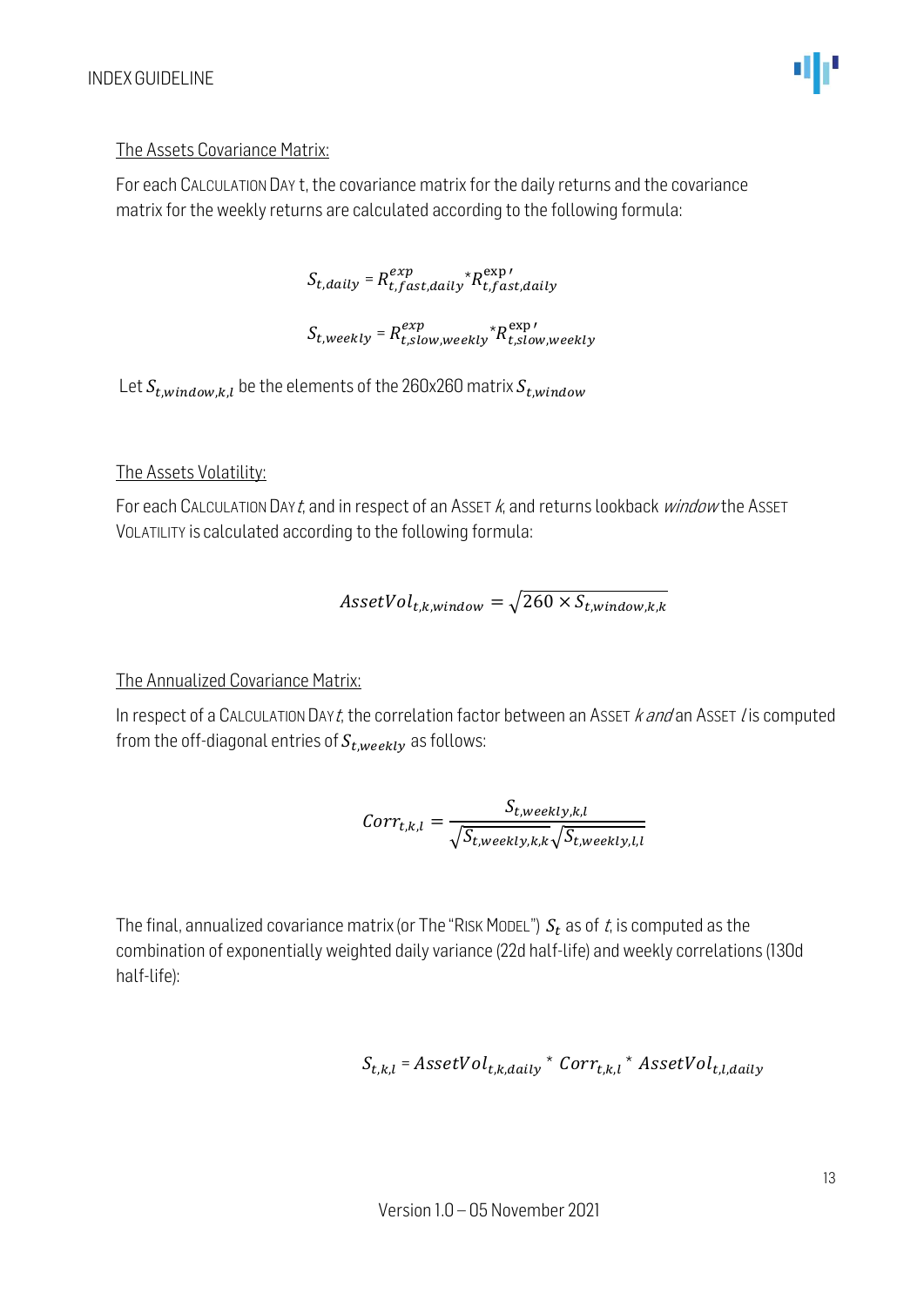## <span id="page-13-0"></span>6.2. THE SIGNAL CALCULATION

The score for each ASSET in the Index depends on three signals: CROSS-SECTIONAL MOMENTUM, MULTI-PERIOD LOOKBACK MOMENTUM signal and the moving average cross-overs with a volatility penalty. The three signals are calculated as follows:

#### Cross-sectional Momentum Signal:

In respect of a CALCULATION DAYt, an ASSET  $k$  the CROSS-SECTIONAL MOMENTUM Signal is calculated as follows:

$$
Mom_{t,k}^{cross\_sectional} = rank(R_{t,k}^{scaled})
$$

Where:

 $R_{t,k}^{scaled}$  = cross-sectional re-scaled cumulative past 260 weekday Ass $\epsilon$ T returns of the ASSET k as of CALCULATION DAY  $t$  calculated as follows:

$$
R_{t,k}^{scaled} = \frac{(R_{t,window=260,k} - min(R_{t,window=260,k}))}{max(R_{t,window=260,k}) - min(R_{t,window=260,k})}
$$

 $max(R_{t.window,k})$  means the maximum returns of the ASSET k as of CALCULATION DAY t over a lookback window.

 $rank(X)$  means the cross sectional ranking of measure X as of CALCULATION DAY, take on integer values from 1 to N. if 2 Assets or more have the same rank 'x' , 'x+0.5' will be assigned to each ASSET.

#### Multi-period lookback momentum Signal:

In respect of a CALCULATION DAY t, an ASSET  $k$ , the momentum signal corresponding to the 3,6,9 and 12 months lookback is calculated as follows:

$$
Mom_{3m,t,k} = rank(R_{t,window=65,k})
$$

$$
Mom_{6m,t,k} = rank(R_{t,window=130,k})
$$

$$
Mom_{9m,t,k} = rank(R_{t,window=195,k})
$$

$$
Mom_{12m,t,k} = rank(R_{t,window=260,k})
$$

Version 1.0 – 05 November 2021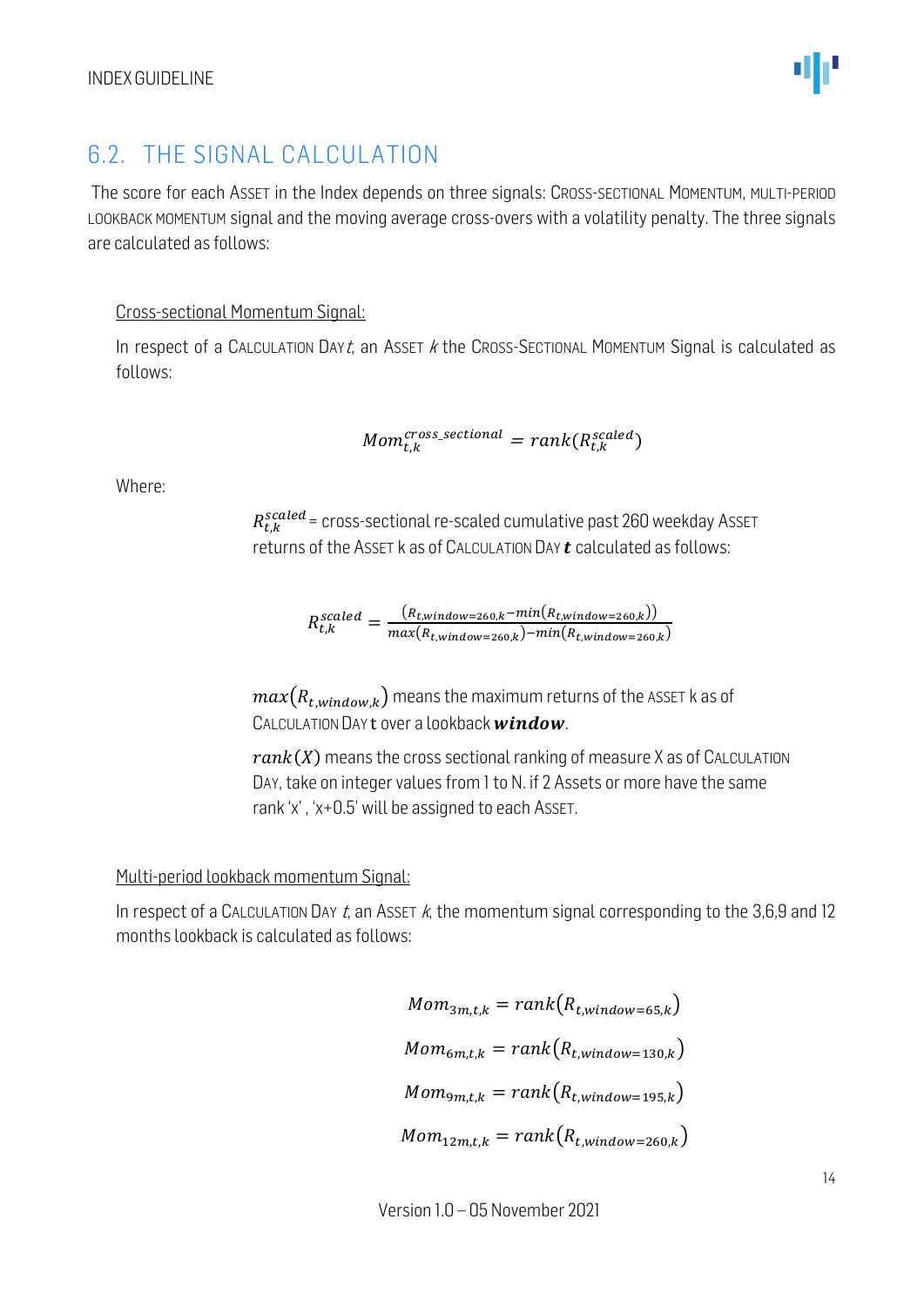

#### The moving average cross-overs with a volatility penalty Signal:

The time series MOMENTUM CROSSOVER with volatility conditioner: this section computes the average of two moving average cross-overs with a volatility penalty. The signal is more positive when there is strong positive price trend, and is dampened by a volatility penalty using a sigmoid curve, captured by the logistic function below:

$$
TS_{t,k}^{crossover} = \frac{\frac{Average_{5,t,k}}{Average_{200,t,k}} + \frac{Average_{5,t,k}}{Average_{20,t,k}}}{2}
$$

Where:

$$
Average_{window,t,k} = \frac{1}{window} \sum_{i=0}^{i=window-1} TR_{k,t-i}
$$

The final conditioned time series momentum (The "CONDITIONED MOMENTUM") is calculated as follows:

$$
TS_{t,k}^{crossover\_conditioner} = TS_{t,k}^{crossover} \times Vol_{t,k}^{conditioner}
$$
 excluding SAFFTY ASSET.

Where:

$$
Vol t, k} = \frac{ {\it Asset Hist0Vol}_{t,k,window=22}}{ {\it Asset Hist0Vol}_{t,k,window=260}}
$$

$$
Vol_{t,k}^{conditioner} = \frac{1}{1 + 0.02e^{30*(Vol_{t,k}^{ratio} - 1)}}
$$

$$
A \textit{ssetHist} \textit{oVol}_{t,k,\textit{window}} = \sqrt{\frac{252}{\textit{window}} \sum_{i=1}^{i=\textit{window}} \left(\frac{TR_{i,t}}{TR_{i,t-1}} - 1\right)^2}
$$

# <span id="page-14-0"></span>6.3. THE ASSET SELECTION

The ASSETS Selection is based on the CONDITIONED MOMENTUM signal. Excluding the SAFETY ASSET, The Selected Assets are those with a CONDITIONED MOMENTUM signal greater than 1. The proportion of assets with positive momentum scores are calculated:

$$
Pos_t = \frac{\sum_{k=1}^{9} (TS_{t,k}^{crossover\_ex\_safety} \ge 1)}{9}
$$

Where  $TS_{t,k}^{crossover\_ex\_safety}$  conditioned momentum excluding the SAFETY ASSET.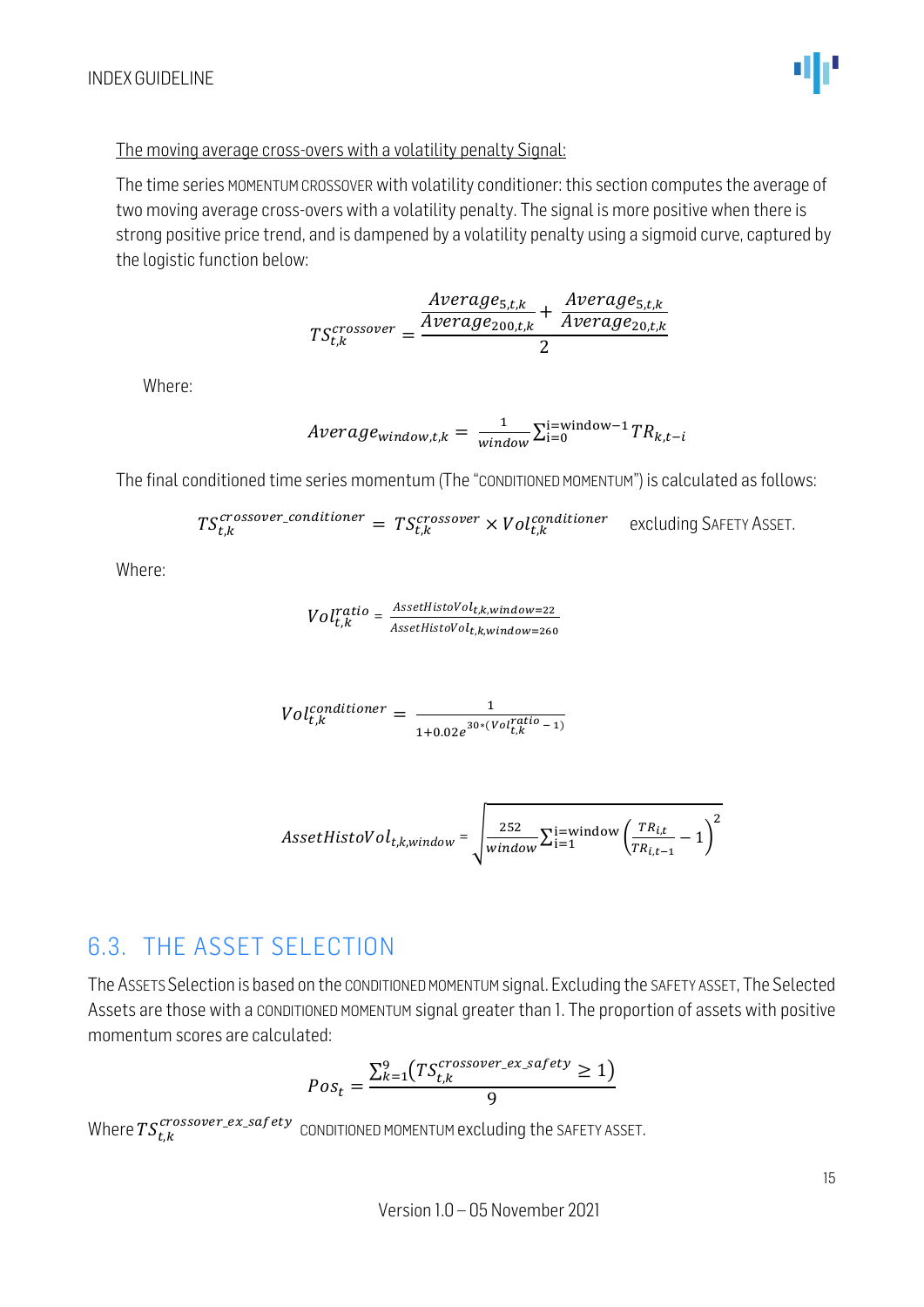A SCALAR FACTOR is computed as follows:

$$
Scalar_t = \min\left(\frac{Pos_t}{0.6}, 1\right)
$$

Such that when the proportion of assets with positive momentum is less than 60% of the RISKY ASSET universe, the RISK BUDGET for the RISKY ASSETS will be scaled back proportionally by the SCALER FACTOR, and the SAFETY ASSET is introduced with the weight  $1 - Scalar_t$ . .

### <span id="page-15-0"></span>6.4. THE ASSETS WEIGHTS AND REBALANCING

The assets TARGET WEIGHTS are calculated using the RISK BUDGET calculated based on the Momentum signals in the section 6.2, and The Inverse volatility as follows:

Risk budget for Selected Assets:

$$
Scores_{t,k} = \text{Mom}_{t,k}^{cross\_sectional} + \text{Mom}_{t,k}^{average}
$$

Scores<sub>t,k,ex</sub> safety = Scores<sub>t,k</sub> excluding the SAFETY ASSET

RiskBudget<sub>t,k,ex\_safety</sub> = 
$$
\frac{rank(scores_{t,k,ex_safety})}{\sum_{k=1}^{9} rank(scores_{t,k,ex_safety})} * Scalar_t
$$

$$
RiskBudget_{t,safety} = 1 - Scalar_t
$$

Where:

$$
Mom_{t,k}^{average} = rank (Mom_{3m,t,k} + Mom_{3m,t,k} + Mom_{3m,t,k} + Mom_{3m,t,k})
$$

#### Assets Target Weight:

In respect of a CALCULATION DAY  $t$ , an ASSET  $k$ , the TARGET WEIGHT is calculated as follows:

$$
W_{t,k}^{target} = \frac{\frac{RiskBudget_{t,k}}{AssetVol_{t,k,window=260}}}{\sum(\frac{Riskudget_{t,k}}{AssetVol_{t,k,window=260}})}
$$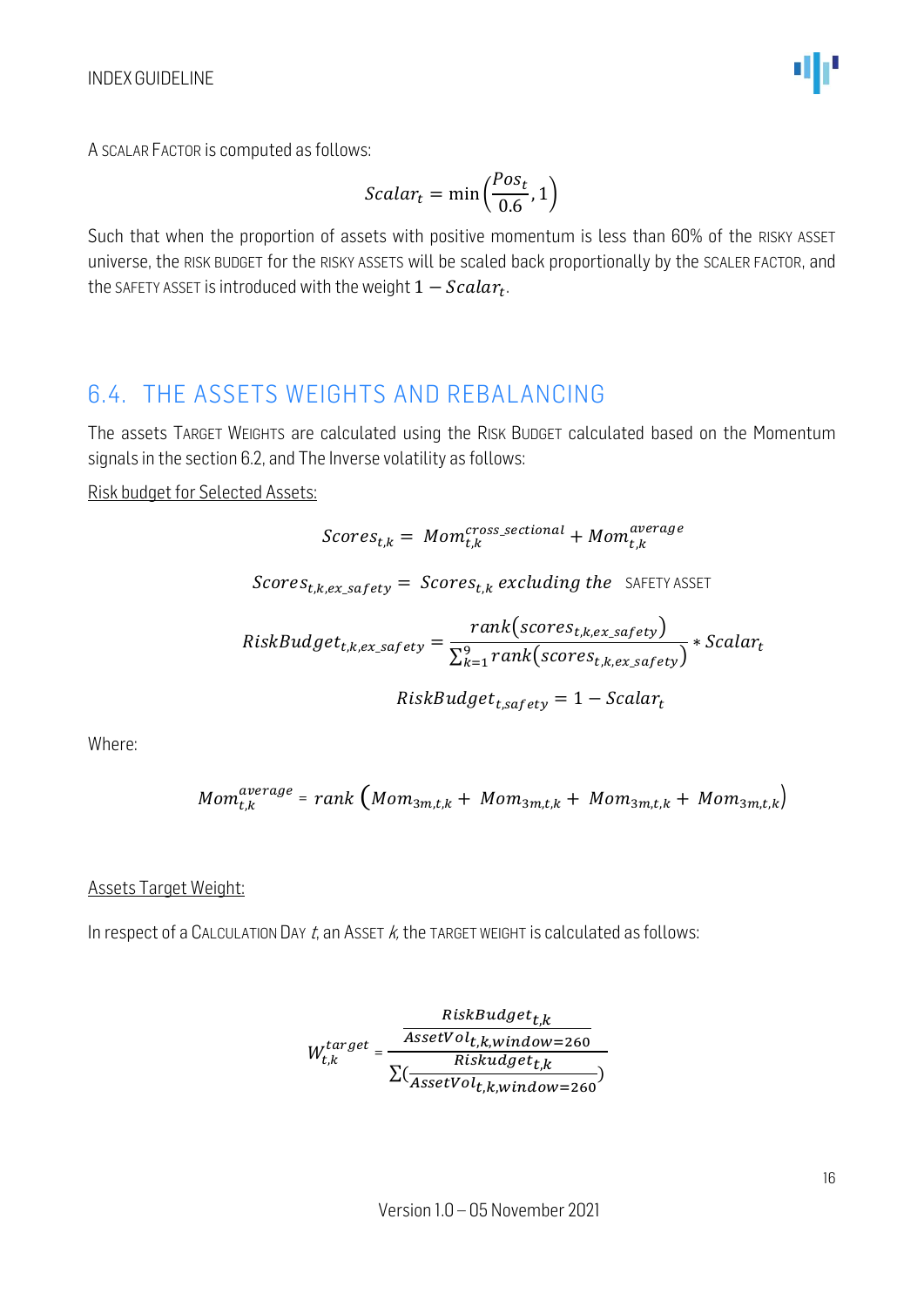#### Assets Weights Tracking Error:

In respect of a CALCULATION DAY  $t$ , an ASSET  $k$ , the TRACKING ERROR between the ASSETS TARGET WEIGHTS  $W_{t,k}^{target}$  and the Assets WEIGHTS as of the previous REBALANCING DAY  $\ {W}_{R(t),k}$ is computed using risk model  $S_{t.k.l}$  as:

$$
TE_t = \frac{\sqrt{(W_{R(t),k} - W_{t,k}^{target})' S_{t,k,l}(W_{R(t),k} - W_{t,k}^{target})}}{\sqrt{W_{t,k}^{target} S_{t,k,l} W_{t,k}^{target}}}
$$

Where:

 $R(t)$ : The REBALANCING DAY immediately preceding (and excluding) the CALCULATION DAY  $t$ 

#### Rebalancing Day:

The index will rebalance to new target weights  $W_{t,k}^{target}$  if  $TE_t$  is greater than 40%, i.e., when the tracking ERROR between  $W_{t,k}$  and the target portfolio  $TE_t$  exceeds 40% of the target portfolio risk

 $\sqrt{WW_{t,k}^{target}}$  $t$  $\int_{t}^{t}\!S_{t}W_{t,k}^{target}\!$  . and the CALCULATION DAY  $t$  would be considered as "REBALANCING DAY"

The REBALANCING CYCLE is the 5 CALCULATION DAYS following (and excluding) the REBALANCING DAY,

#### Assets Final Weights:

To reduce transaction cost and fees, each rebalance trigger will be carried out over the course of 5 CALCULATION DAY, with each CALCULATION DAY rebalancing 1/5 of the total difference in weights between  $W^{target}_{t,k}$  and  $W_{R(t),k}$ .

For each CALCULATION DAY t and in respect of an ASSET k, the ASSET Final WEIGHT as of t (aka  $W_{t,k}$ ) is as follows:

If t is in REBALANCING CYCLE:

$$
W_{t,k} = W_{R(t),k} + i * (W_{t,k}^{target} - W_{R(t),k})/5
$$

With:

 $R(t)$ : The REBALANCING DAY immediately preceding (and excluding) the CALCULATION DAY  $t$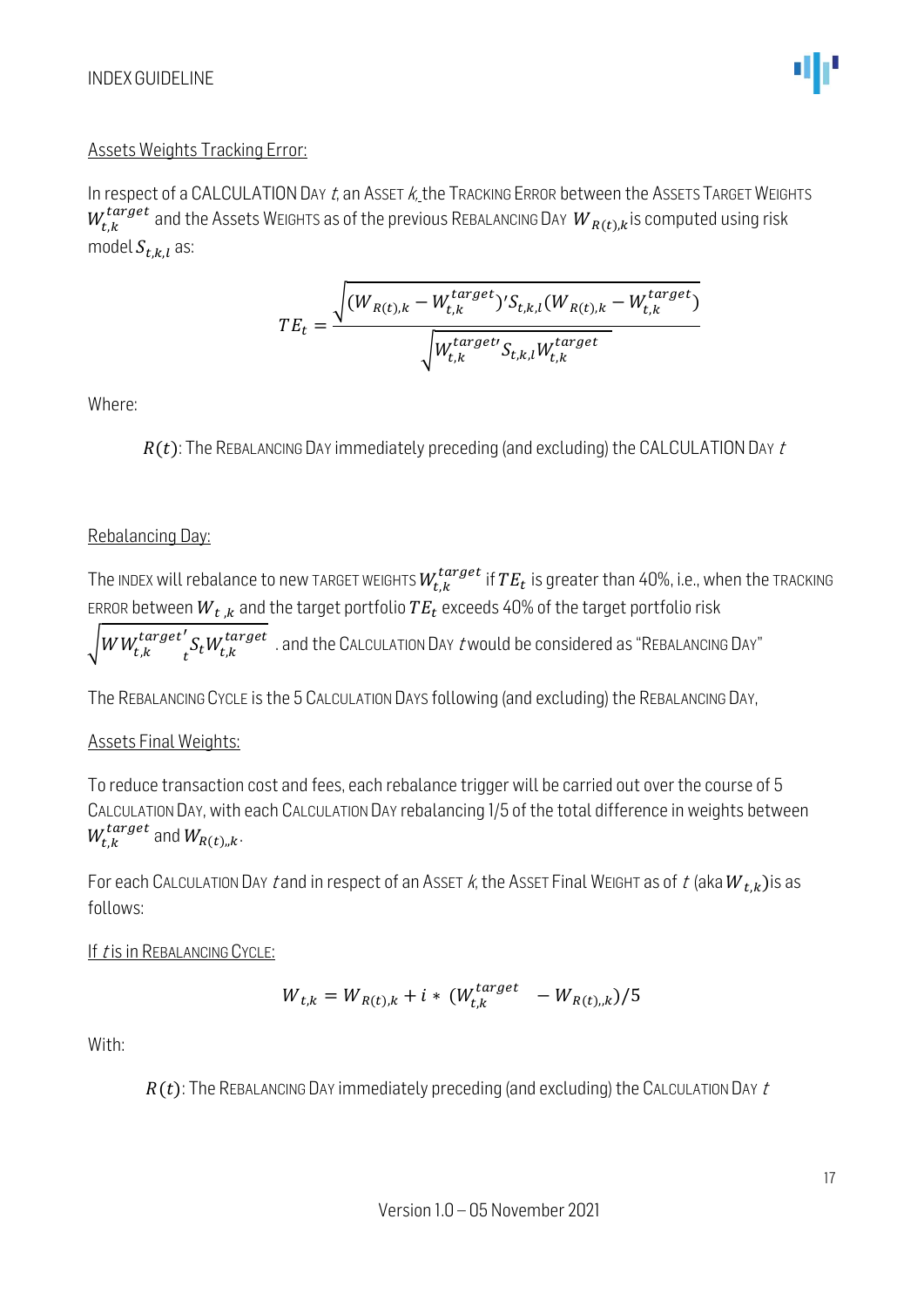#### If t is in the CALCULATION DAY following the last CALCULATION DAY in a REBALANCING CYCLE:

$$
W_{t,k} = W_{t,k}^{target}
$$

Otherwise:

$$
W_{t,k} = W_{t-1,k}
$$

With:

 $W_{Index\;Start\; Date,k}$  =  $W_{t,k}^{target}$ 

If a new REBALANCING DAY occurs within a prior 5-day rebalancing window, the current REBALANCING CYCLE will be halted, and a new trigger process is initiated based on the new difference between current portfolio weights  ${W}_{R(t), k}$  and the TARGET WEIGHT  $W_{t, k}^{target}$ .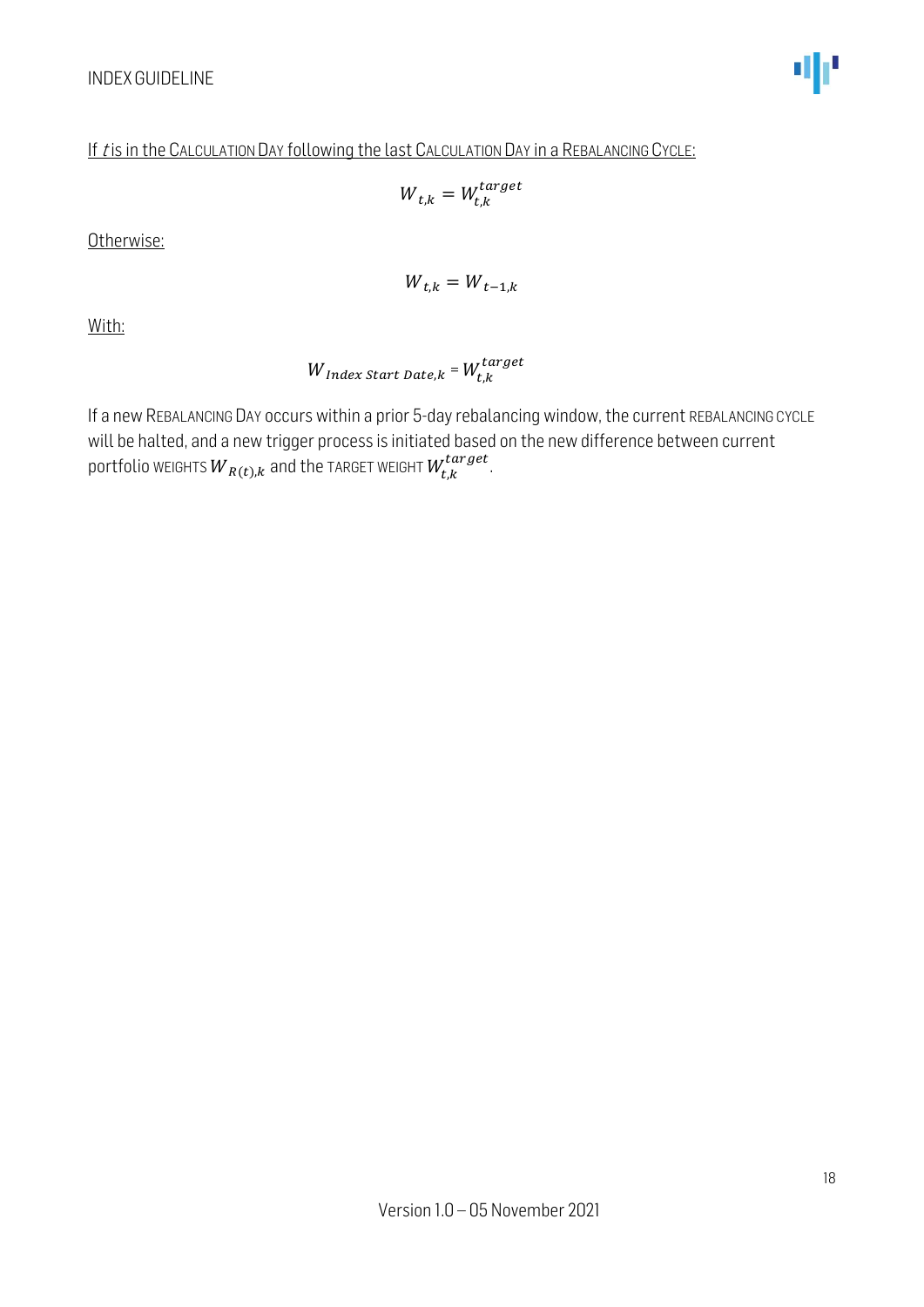# <span id="page-18-0"></span>7. MISCELLANEOUS

# <span id="page-18-1"></span>7.1. DISCRETION

.

Any discretion which may need to be exercised in relation to the determination of the INDEX (for example the determination of the INDEX UNIVERSE (if applicable), the selection of the INDEX COMPONENTS (if applicable) or any other relevant decisions in relation to the INDEX) shall be made in accordance with strict rules regarding the exercise of discretion or expert judgement.

### <span id="page-18-2"></span>7.2. METHODOLOGY REVIEW

The methodology of the INDEX is subject to regular review, at least annually. In case a need of a change of the methodology has been identified within such review (e.g. if the underlying market or economic reality has changed since the launch of the INDEX, i.e. if the present methodology is based on obsolete assumptions and factors and no longer reflects the reality as accurately, reliably and appropriately as before), such change will be made in accordance with the Solactive Methodology Policy, which is incorporated by reference and available on the SOLACTIVE website: [https://www.solactive.com/documents/methodology-policy/.](https://www.solactive.com/documents/methodology-policy/)

Such change in the methodology will be announced on the SOLACTIVE website under the Section "Announcement", which is available at https://www.solactive.com/news/announcements/. The date of the last amendment of this INDEX is contained in this GUIDELINE.

# <span id="page-18-3"></span>7.3. CHANGES IN CALCULATION METHOD

The application by the INDEX ADMINISTRATOR of the method described in this document is final and binding. The INDEX ADMINISTRATOR shall apply the method described above for the composition and calculation of the INDEX. However, it cannot be excluded that the market environment, supervisory, legal and financial or tax reasons may require changes to be made to this method. The INDEX ADMINISTRATOR may also make changes to the terms and conditions of the INDEX and the method applied to calculate the INDEX that it deems to be necessary and desirable in order to prevent obvious or demonstrable error or to remedy, correct or supplement incorrect terms and conditions. The INDEX ADMINISTRATOR is not obliged to provide information on any such modifications or changes. Despite the modifications and changes, the INDEX ADMINISTRATOR will take the appropriate steps to ensure a calculation method is applied that is consistent with the method described above.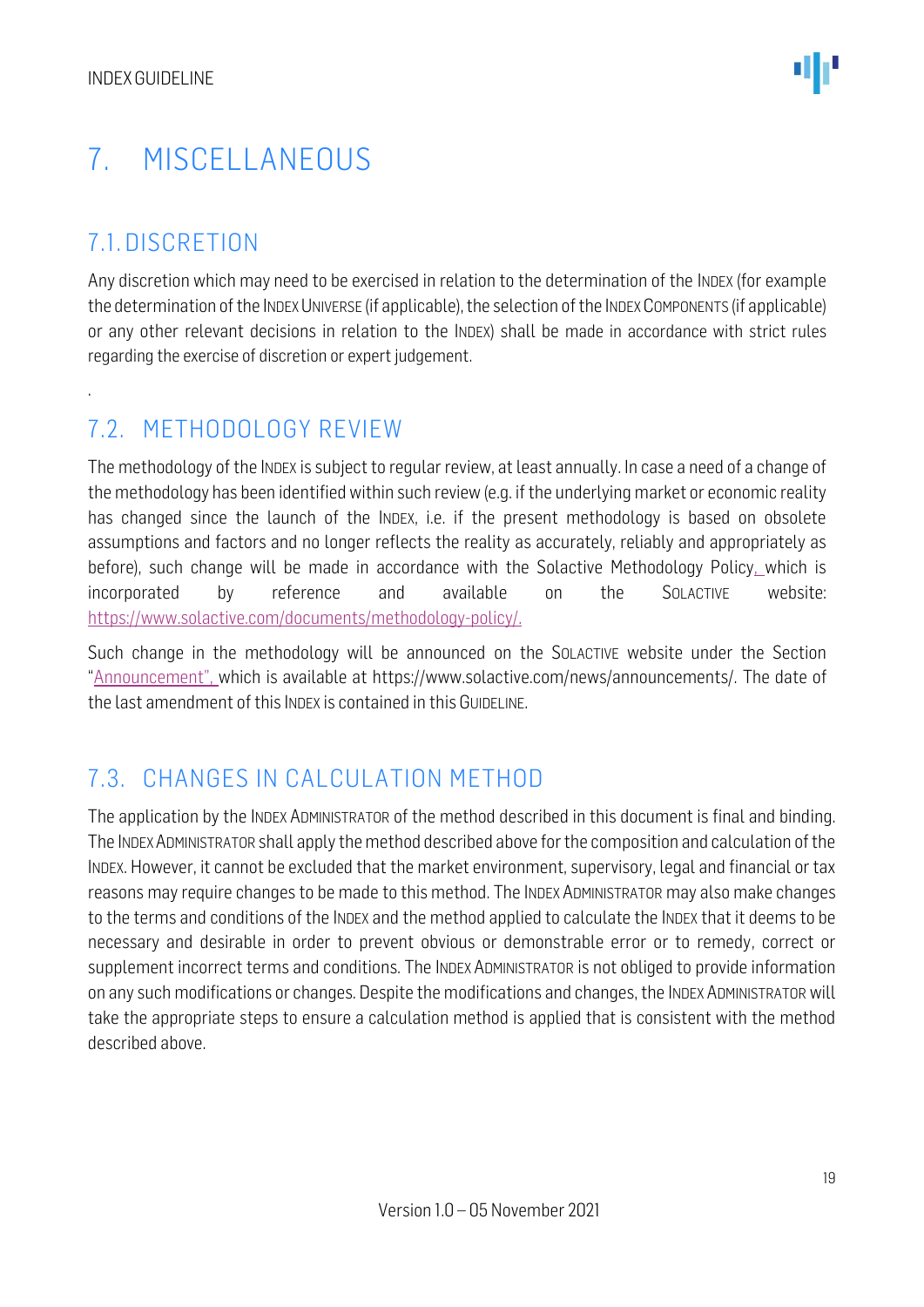# <span id="page-19-0"></span>7.4. TERMINATION

SOLACTIVE makes the greatest possible efforts to ensure the resilience and continued integrity of its indices over time. Where necessary, SOLACTIVE follows a clearly defined and transparent procedure to adapt Index methodologies to changing underlying markets (see Section 5.2 "Methodology Review") in order to maintain continued reliability and comparability of the indices. Nevertheless, if no other options are available the orderly cessation of the INDEX may be indicated. This is usually the case when the underlying market or economic reality, which an index is set to measure or to reflect, changes substantially and in a way not foreseeable at the time of inception of the index, the index rules, and particularly the selection criteria, can no longer be applied coherently or the index is no longer used as the underlying value for financial instruments, investment funds and financial contracts.

SOLACTIVE has established and maintains clear guidelines on how to identify situations in which the cessation of an index is unavoidable, how stakeholders are to be informed and consulted and the procedures to be followed for a termination or the transition to an alternative index. Details are specified in the Solactive Termination Policy, which is incorporated by reference and available on the SOLACTIVE website: [https://www.solactive.com/documents/termination-policy/.](https://www.solactive.com/documents/termination-policy/)

## <span id="page-19-1"></span>7.5. OVERSIGHT

An oversight committee composed of staff from SOLACTIVE and its subsidiaries (the "OVERSIGHT COMMITTEE") is responsible for decisions regarding any amendments to the rules of the INDEX. Any such amendment, which may result in an amendment of the GUIDELINE, must be submitted to the OVERSIGHT COMMITTEE for prior approval and will be made in compliance with the [Methodology](http://methodology/) Policy, which is available on the SOLACTIVE website: [https://www.solactive.com/documents/methodology-policy/.](https://www.solactive.com/documents/methodology-policy/)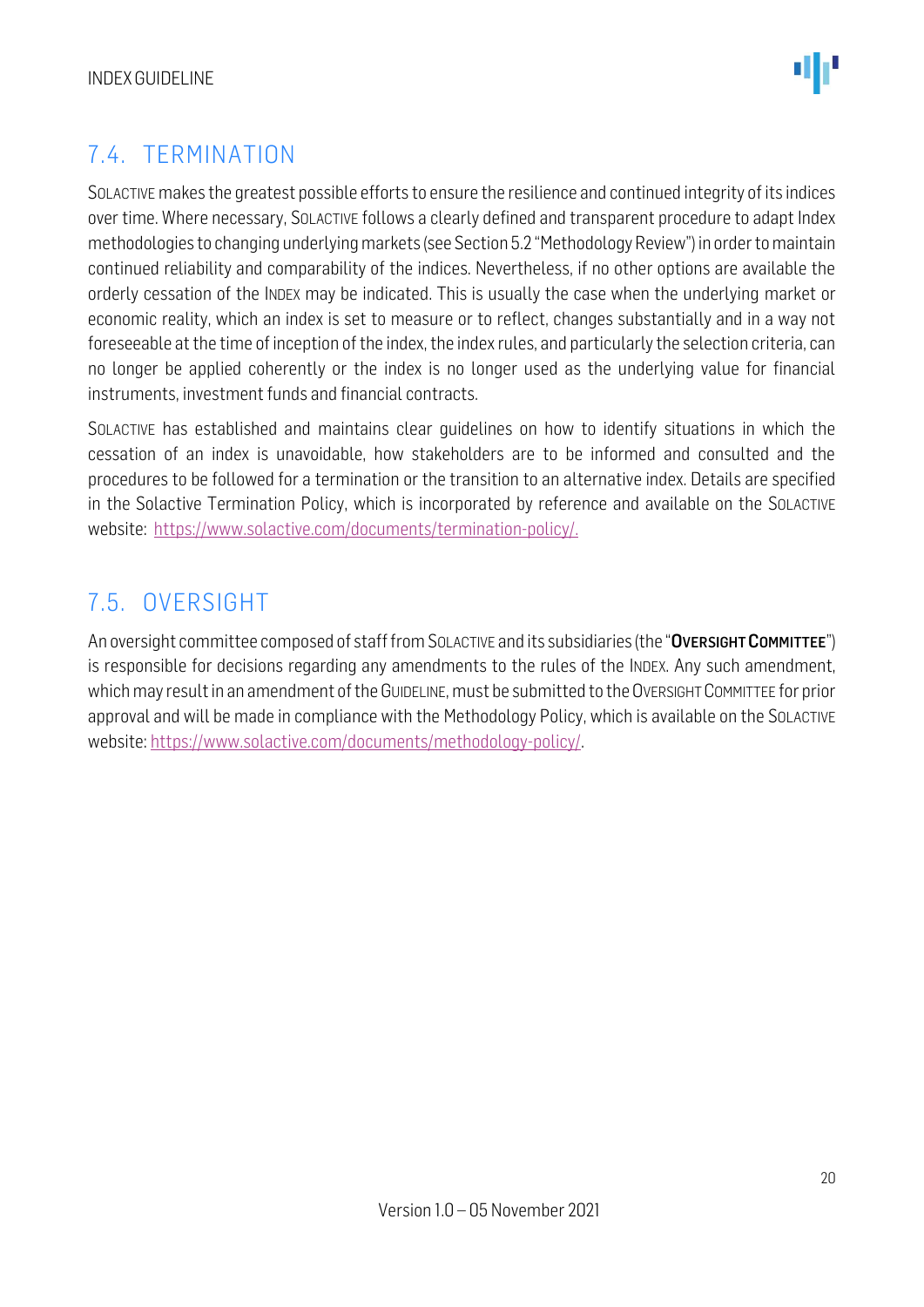# <span id="page-20-0"></span>8. DEFINITIONS

"BENCHMARK REGULATION" shall have the meaning as defined in Section "Introduction".

"BMR" shall have the meaning as defined in Section "Introduction".

"CALCULATION DAY" is any weekday which is not Saturday or Sunday.

The "CLOSING PRICE" in respect of an INDEX COMPONENT and a CALCULATION DAY is a security's final regularhours TRADING PRICE published by the EXCHANGE and determined in accordance with the EXCHANGE regulations. If the EXCHANGE has no or has not published a CLOSING PRICE in accordance with the EXCHANGE rules for an INDEX COMPONENT, the last TRADING PRICE will be used.

"GUIDELINE" shall have the meaning as defined in Section "Introduction".

"INDEX" shall have the meaning as defined in Section "Introduction".

"INDEX ADMINISTRATOR" shall have the meaning as defined in Section "Introduction".

"INDEX OWNER" shall have the meaning as defined in Section "Introduction".

"ASSET" is each of the assets specified in the section 2.1

"INDEX COMPONENT" is each security reflected in the INDEX.

"INDEX CURRENCY" is the currency specified in the column "Currency" in the table in Section 1.1.

"LIVE DATE" shall have the meaning as defined in Section 1.3.

"OVERSIGHT COMMITTEE" shall have the meaning as defined in Section 7.5.

"REBALANCING DAY" shall have the meaning as defined in Section 6.4

"REBALANCE CYCLE" is the period starting from (and including) the REBALANCE DAY until and (including) the immediately following 5<sup>th</sup> CALCULATION DAY.

"SOLACTIVE" shall have the meaning as defined in Section "Introduction.

"FRANKLIN TEMPLETON INVESTMENT SOLUTIONS" shall have the meaning as defined in Section "Introduction.

"START DATE" shall have the meaning as defined in Section 1.3.

The "TRADING PRICE" in respect of an INDEX COMPONENT and a TRADING DAY is the most recent published price at which the INDEX COMPONENT was traded on the respective EXCHANGE.

The "TARGET VOLATILITY" is 5%

The "Exchange" is, in respect of the Index and every INDEX COMPONENT, the respective primary exchange where the Index Component has its primary listing. The Committee may decide to declare a different stock exchange the "Exchange" for trading reasons, even if the company is only listed there via a Stock Substitute.

The "CONDITIONED MOMENTUM" shall have the meaning as defined in Section 6.2

The "CROSS-SECTIONAL MOMENTUM"shall have the meaning as defined in Section 6.2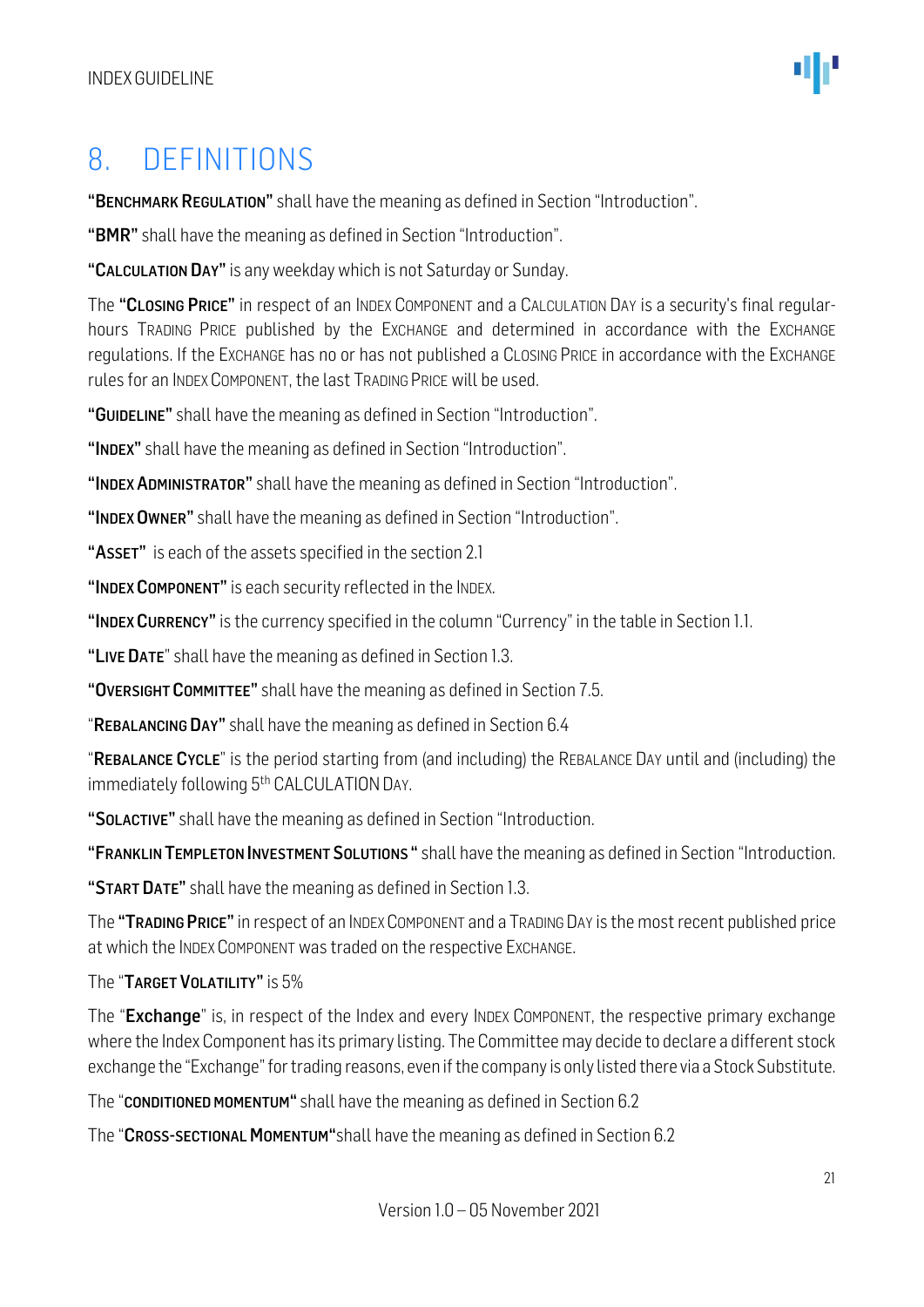The "MULTI-PERIOD LOOKBACK MOMENTUM" shall have the meaning as defined in Section 6.2 The "SCALAR FACTOR" shall have the meaning as defined in Section 6.3 The "TARGET WEIGHTS" shall have the meaning as defined in Section 6.4 The "WEIGHTS" shall have the meaning as defined in Section 6.4 The "RISK BUDGET" shall have the meaning as defined in Section 6.4 The ""RACKING ERROR" shall have the meaning as defined in Section 6.4 The "UNDERLYING BASKET REALIZED VOLATILITY" shall have the meaning as defined in Section 3.1 The "UNDERLYING BASKET" shall have the meaning as defined in Section 3.1 The "SAFETY ASSET" shall have the meaning as defined in Section 2.1 The "CASH ASSET" shall have the meaning as defined in Section 2.1 The "RISKY ASSETS" Each INDEX COMPONENT except the The SAFETY ASSET and The CASH ASSE". The "THE GROSS TOTAL RETURN" shall have the meaning as defined in Section 5. The "ASSET VOLATILITY" shall have the meaning as defined in Section 6.1. The "EXPONENTIAL WEIGHTS" shall have the meaning as defined in Section 6.1 The "RISK MODEL" shall have the meaning as defined in Section 6.1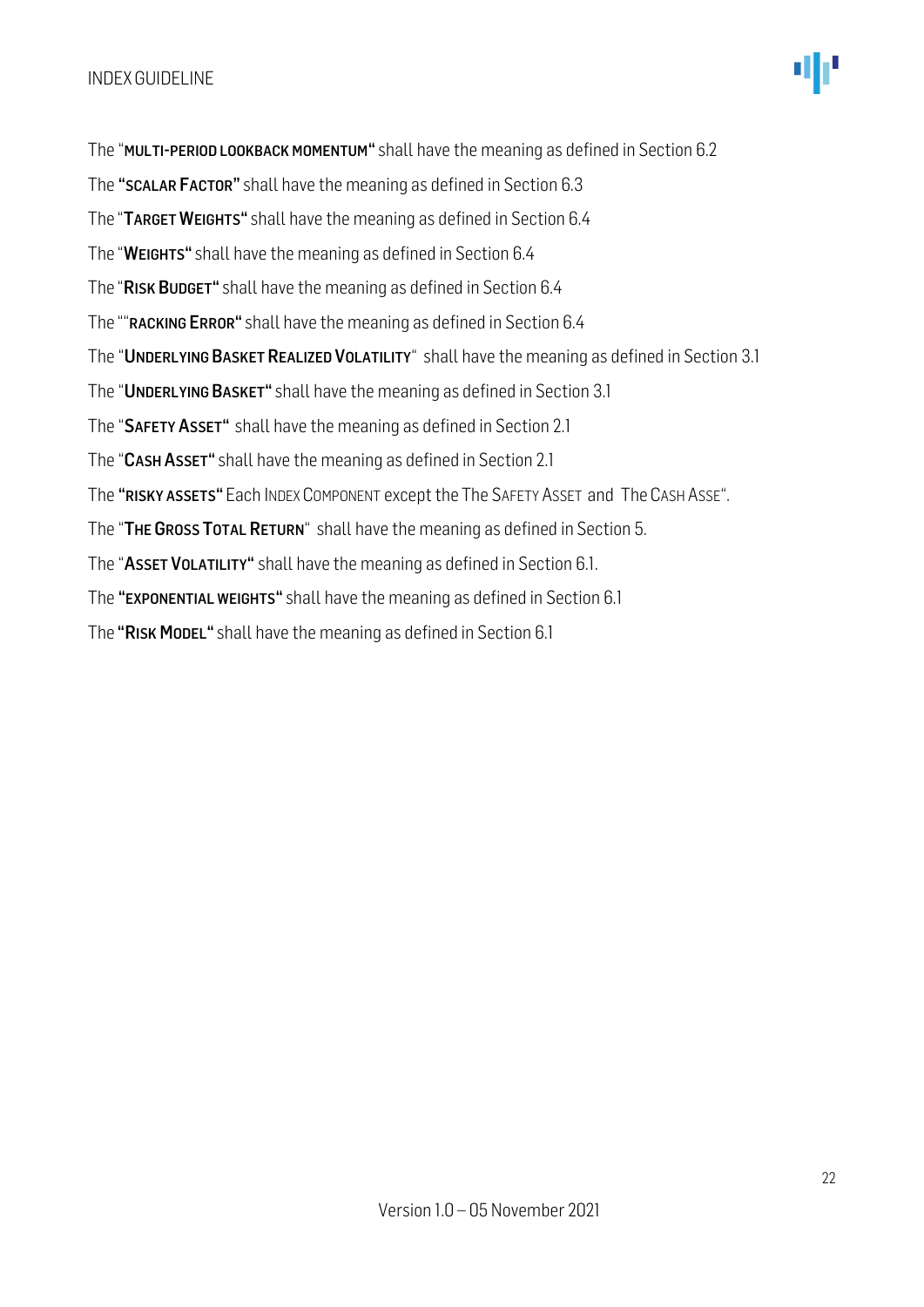# <span id="page-22-0"></span>9. HISTORY OF INDEX CHANGES

| 05 November<br>202 | Index Guideline creation ( <i>initial version</i> ) |
|--------------------|-----------------------------------------------------|
|                    |                                                     |